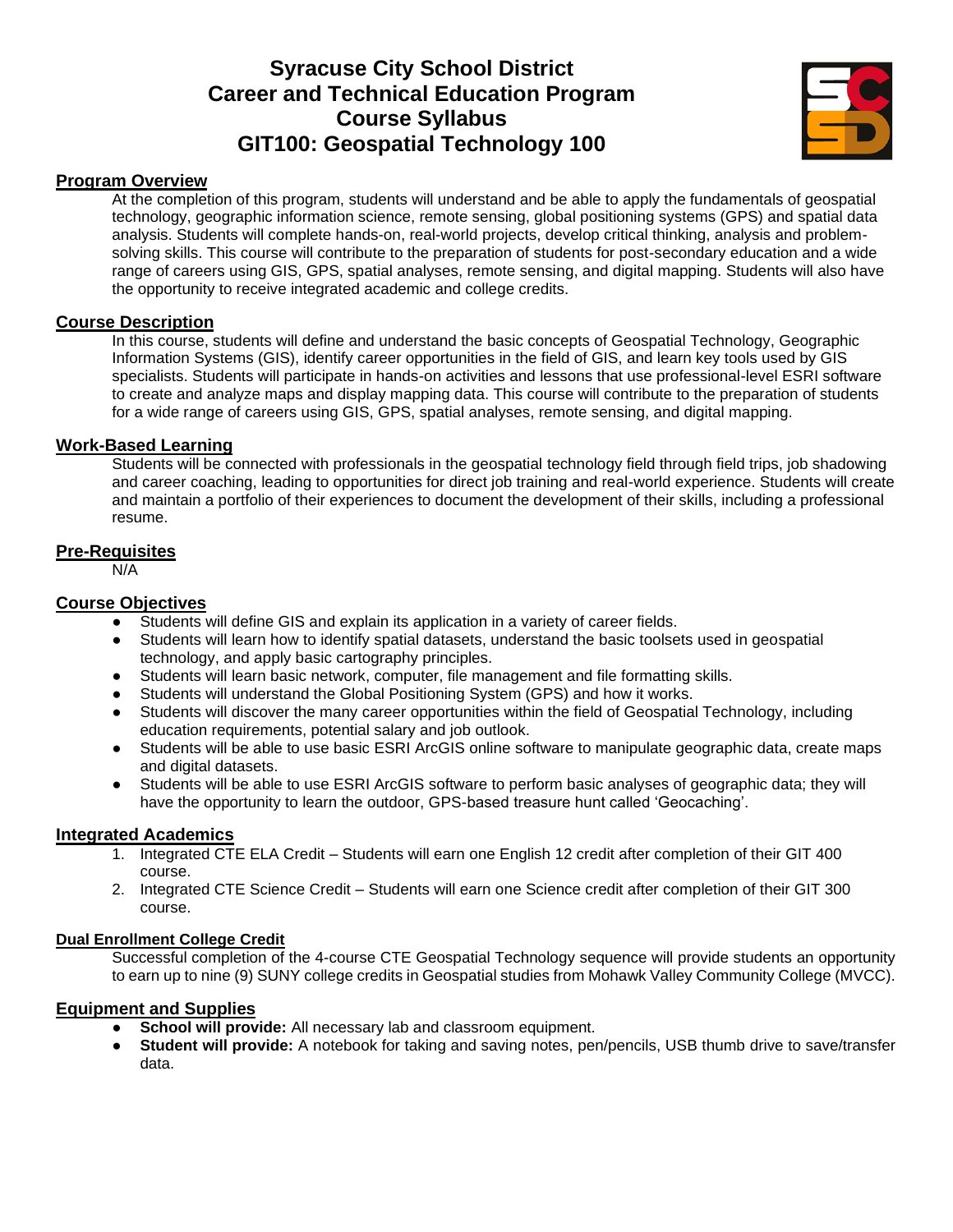#### **Textbook**

N/A

# Grading<sub>25%</sub>

- Class attendance/ Participation
- 35% Lab Assignments
- 10% Quizzes (Practical)<br>30% Project Work (Pract
- Project Work (Practical)

#### **Additional Course Policies**

- Students are required to follow all classroom professionalism and safety procedures.
- Please review class policies.
- All work is due at the time and day specified when the assignment is given. Submission details for work to be graded will be given at the time the work is assigned.
- Late Work: Late work will be accepted up to one week past the assigned date. An entire marking period worth of work the day before the marking period ends will not be accepted.

| Quarter      | <b>Units of Study</b>                                                                                                            |
|--------------|----------------------------------------------------------------------------------------------------------------------------------|
|              | Getting Started in Our Classroom<br><b>SMART Goal Setting</b><br>What is GIS?<br>Basic Principles of GIS, Mapping and GPS        |
| $\mathbf{c}$ | Introduction to ESRI ArcGIS Online<br>Cartography with Map Layouts<br>Symbology and Classification                               |
| 3            | <b>Selection and Queries</b><br>SQL<br>$\bigcirc$<br><b>Attribute Tables</b><br>$\bigcirc$                                       |
| 4            | <b>Final Project</b><br>$\bullet$<br>Career Interest Surveys and Personality Type<br>Career Exploration in Geospatial Technology |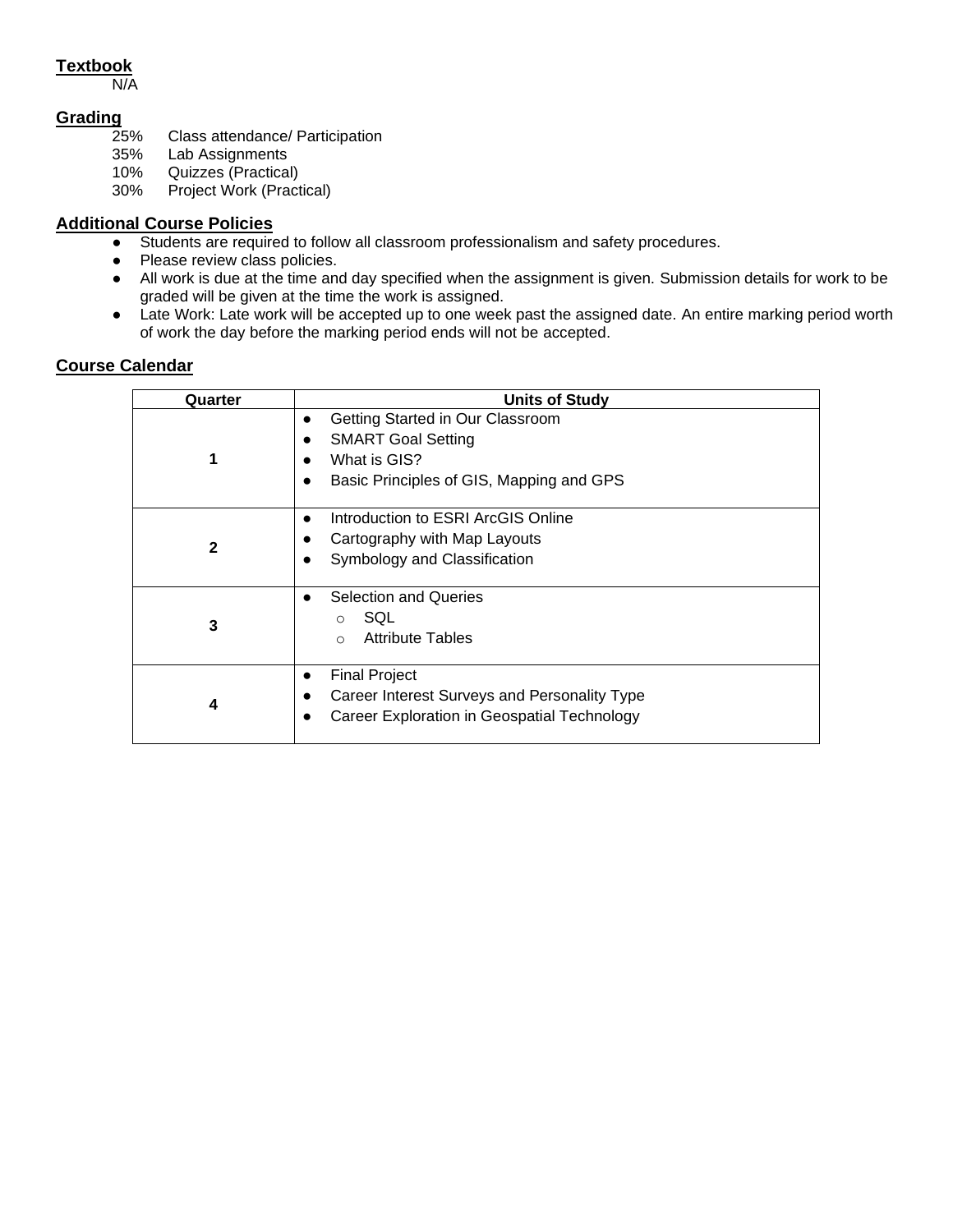#### **Syracuse City School District Career and Technical Education Program Scope and Sequence**

#### **GIT100: Geospatial Technology 100**



| <b>Time Frame</b><br><b>Unit of Study</b>                                                                | <b>Key Questions</b>                                                                                                                                                                                                                                                                | <b>Key Learning Targets</b><br>(Students will know and be able to)                                                                                                                                                                                                                                                                                                                                                                                                                                                                                                                                                                                                                                                                | <b>Assessment</b><br><b>Evidence of Learning</b>                                                                                                                                        | <b>CCTC Standards</b>                                                                                                                                        | <b>NYS Standards</b>                                                                                                                                                                                        |
|----------------------------------------------------------------------------------------------------------|-------------------------------------------------------------------------------------------------------------------------------------------------------------------------------------------------------------------------------------------------------------------------------------|-----------------------------------------------------------------------------------------------------------------------------------------------------------------------------------------------------------------------------------------------------------------------------------------------------------------------------------------------------------------------------------------------------------------------------------------------------------------------------------------------------------------------------------------------------------------------------------------------------------------------------------------------------------------------------------------------------------------------------------|-----------------------------------------------------------------------------------------------------------------------------------------------------------------------------------------|--------------------------------------------------------------------------------------------------------------------------------------------------------------|-------------------------------------------------------------------------------------------------------------------------------------------------------------------------------------------------------------|
| Weeks 1-4<br><b>Getting Started</b><br>in Our<br><b>Classroom</b><br><b>SMART Goal</b><br><b>Setting</b> | $\bullet$ What are the<br>expectations for students<br>in the Geospatial<br>Technology program?<br>• What are SMART<br>Goals?<br>• What is GIS and what is<br>it used for?<br>• What is the history of                                                                              | • Develop classroom rules and<br>establish relationships.<br>• Define SMART goals.<br>• Create personal SMART goals.<br>• Create a definition for GIS.<br>· Identify the G.I.S. in Geographic<br>Information Systems.<br>· Identify three types of Geospatial<br>Technologies.                                                                                                                                                                                                                                                                                                                                                                                                                                                    | <b>Independent Assignments:</b><br>• Data sources quiz<br>• Class participation<br>• GIS worksheet assignments<br>• Virtual job shadow assignments<br>• Infographic for career choices. | <b>Career Ready Practices</b><br>CRP 2,4,5<br><b>Cluster Standards</b><br>ST 2,5<br><b>Pathway Standards</b>                                                 | <b>ELA</b><br>9-10R 1,2,4,7,8,9<br>9-10W 2,5,6,7<br>9-10SL 1,2,3,4,5,6<br>9-10L 1,2,3,4,5,6<br>Literacy<br>9-10RST 1,2,4,6,7,8,9<br>9-10WHST 2,4,5,6,7<br><b>Math</b>                                       |
| <b>What is GIS?</b>                                                                                      | <b>Geospatial Technology?</b><br>• What kinds of careers are<br>available in the Geospatial<br>field?                                                                                                                                                                               | • Explain how GIS can be used to<br>solve real-world problems.<br>• Explain how GIS was developed<br>and early historical applications.<br>• Describe career opportunities in the<br>geospatial field.                                                                                                                                                                                                                                                                                                                                                                                                                                                                                                                            |                                                                                                                                                                                         | ST-ET <sub>2</sub><br>ST-SM <sub>3</sub>                                                                                                                     | <b>Science</b><br><b>NGSSP</b><br>4,8                                                                                                                                                                       |
| Weeks 6-10<br><b>Basic Principles</b><br>of GIS, Mapping<br>and GPS                                      | • How is data stored and<br>retrieved?<br>• How does Geography fit<br>into GIS?<br>• What is a topographic<br>map?<br>• What is the Global<br>Positioning System and<br>how does it work?<br>• What is geocaching?<br>• How is GPS used to<br>geocache?<br>• How do we use a scale? | · Use computer files, folders and<br>network drives effectively and<br>efficiently.<br>• Explain the concepts of latitude and<br>longitude.<br>• Read topographic maps and explain<br>what they represent.<br>• Define the basic principles of<br>photogrammetry and why it is<br>important in GIS.<br>• Create a pair of 3D anaglyph<br>glasses.<br>• Define GPS and how it works.<br>• Identify uses for GPS.<br>• Describe and demonstrate how to<br>use handheld Garmin GPS<br>receivers.<br>• Describe and demonstrate how to<br>geocache.<br>· Identify two types of data used in<br>GIS.<br>· Identify three different types of<br>Vector Data and their uses.<br>• Identify three types of Raster Data<br>and their uses. | <b>Exercises:</b><br>• Topics quiz<br>• Class work<br>• Successful field trip to geocache<br>• Completed anaglyph assignment<br>• Geocache survey                                       | <b>Career Ready Practices</b><br>CRP 2,4,5,7,8,11<br><b>Cluster Standards</b><br>ST 2,4,6<br>IT <sub>2</sub><br><b>Pathway Standards</b><br><b>ST-SM 2,4</b> | <b>ELA</b><br>9-10R 1,2,4,7,8,9<br>9-10W 2,5,6,7<br>9-10SL 1,2,3,4,5,6<br>9-10L 1,2,3,4,5,6<br>Literacy<br>9-10RST 1,2,4,6,7,8,9<br>9-10WHST 2,4,5,6,7<br>Math<br><b>Science</b><br><b>NGSSP</b><br>1,3,4,8 |
| <b>Weeks 11-14</b><br>Introduction to<br><b>ESRI ArcGIS</b><br>Online                                    | • What is ESRI?<br>• What are the basic tools<br>of ESRI's software?                                                                                                                                                                                                                | • Define what ESRI stands for.<br>• Describe the difference between<br>ArcGIS Online and ArcGIS Pro.<br>• Operate the ArcGIS interface.                                                                                                                                                                                                                                                                                                                                                                                                                                                                                                                                                                                           | <b>Exercises:</b><br>• Introduction to ArcGIS<br>• Introduction to ArcCatalog<br>• Shapefile formats exercise                                                                           | <b>Career Ready Practices</b><br>CRP 2,8,11                                                                                                                  | <b>ELA</b><br>9-10R 1,2,4,7,8,9<br>9-10W 2,5,6,7<br>9-10SL 1,2,3,4,5,6<br>9-10L 1,2,3,4,5,6                                                                                                                 |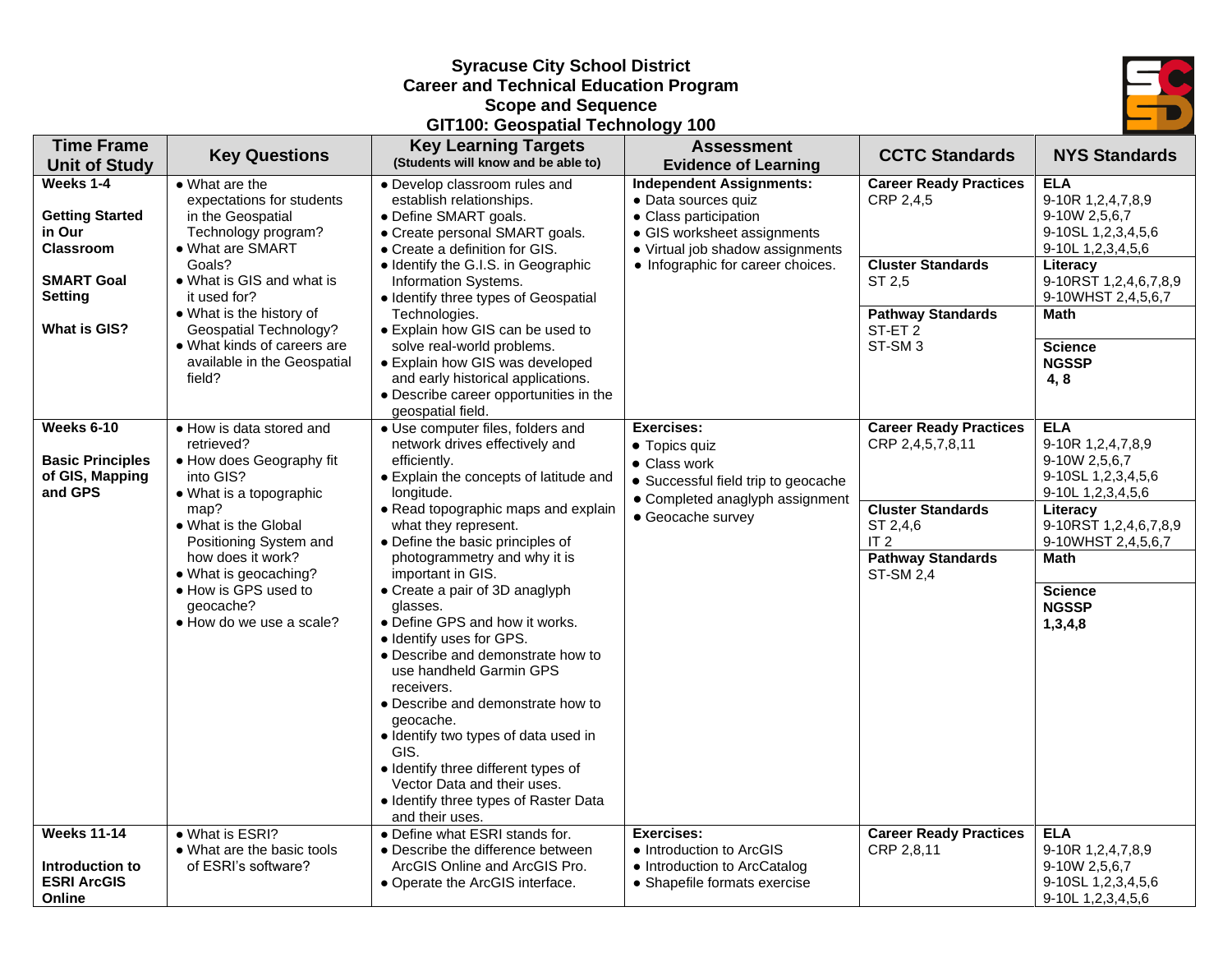| <b>Time Frame</b><br><b>Unit of Study</b>                    | <b>Key Questions</b>                                                                                                                                                                                                                                                                                                         | <b>Key Learning Targets</b><br>(Students will know and be able to)                                                                                                                                                                                                                                                                                                                                                                                                                                                                                                                                                                                                                                                                                                                                                                                                                                                                                                                                  | <b>Assessment</b><br><b>Evidence of Learning</b>                                                                                                                                                                                                             | <b>CCTC Standards</b>                                                                                                   | <b>NYS Standards</b>                                                                                                                                                                                           |
|--------------------------------------------------------------|------------------------------------------------------------------------------------------------------------------------------------------------------------------------------------------------------------------------------------------------------------------------------------------------------------------------------|-----------------------------------------------------------------------------------------------------------------------------------------------------------------------------------------------------------------------------------------------------------------------------------------------------------------------------------------------------------------------------------------------------------------------------------------------------------------------------------------------------------------------------------------------------------------------------------------------------------------------------------------------------------------------------------------------------------------------------------------------------------------------------------------------------------------------------------------------------------------------------------------------------------------------------------------------------------------------------------------------------|--------------------------------------------------------------------------------------------------------------------------------------------------------------------------------------------------------------------------------------------------------------|-------------------------------------------------------------------------------------------------------------------------|----------------------------------------------------------------------------------------------------------------------------------------------------------------------------------------------------------------|
| Cartography with<br><b>Map Layouts</b>                       | • What is the difference<br>between points, lines,<br>and polygons?<br>• What is ArcCatalog?<br>• What can ArcGIS be<br>used for?<br>• How do we add data?<br>• What is a basemap?<br>• How does ArcGIS Online<br>work?<br>• How does one create a<br>map layout?<br>• What elements need to be<br>included in a map layout? | • Compare and contrast points, lines,<br>and polygons.<br>• Describe ArcCatalog and uses.<br>• Identify, select and locate ArcGIS's<br>menus and toolbars.<br>• Illustrate how to add data to ArcGIS<br>(including BaseMaps).<br>• Explain different geospatial file<br>formats such as: Shapefiles,<br>Geodatabases, Coverages and<br>Raster.<br>• Describe the difference between<br>Windows Explorer and ArcCatalog<br>• Recognize data view versus map<br>view.<br>• Identify the common map elements<br>to a map layout.<br>• Create a blank map document that<br>can be populated with geospatial<br>data for analysis.<br>• Create an inset map with an extent<br>indicator to provide the spatial<br>context for the main data frame.<br>• Demonstrate the use of a map<br>template to create uniform looking<br>maps.<br>· Set up a map page layout,<br>determine the legend content and<br>settings, choose which map<br>elements to include, and export the<br>map to share with others. | • Map layout vs. map view lab<br>• Map document lab exercise<br>• Inset map exercise<br>• Map template lab exercise<br><b>Independent Assignments:</b><br>• Cartography with map layouts<br>• Complete map layout<br>· Vocabulary quiz<br>• Performance quiz | <b>Cluster Standards</b><br>ST 2,4<br>IT <sub>2</sub><br><b>Pathway Standards</b><br><b>ST-ET 2,3</b>                   | Literacy<br>9-10RST 1,2,4,6,7,8,9<br>9-10WHST 2,4,5,6,7<br><b>Math</b><br><b>Science</b><br><b>NGSSP</b><br>2, 4, 6                                                                                            |
| <b>Weeks 16-20</b><br>Symbology and<br><b>Classification</b> | • What is symbology?<br>• How can we use ArcGIS to<br>predict deforestation?                                                                                                                                                                                                                                                 | • Explain symbology and how it is<br>used.<br>• Describe the various methods for<br>symbolizing data.<br>• Choose an appropriate method of<br>symbology for any given<br>circumstance.<br>• Explain what layer files are and how<br>they can be useful.                                                                                                                                                                                                                                                                                                                                                                                                                                                                                                                                                                                                                                                                                                                                             | <b>Exercises:</b><br>• Single symbol classification<br>• Quantities - graduated colors<br>and symbols<br>• Categories - unique values<br><b>Independent Assignments:</b><br>• Symbology quiz                                                                 | <b>Career Ready Practices</b><br>CRP 2,11<br><b>Cluster Standards</b><br>ST 2,4,6<br><b>Pathway Standards</b><br>SI-EI6 | <b>ELA</b><br>9-10R 1,2,4,7,8,9<br>9-10W 2,5,6,7<br>9-10SL 1,2,3,4,5,6<br>9-10L 1,2,3,4,5,6<br>Literacy<br>9-10RST 1,2,4,6,7,8,9<br>9-10WHST 2,4,5,6,7<br>Math<br><b>Science</b><br><b>NGSSP</b><br>1, 2, 4, 6 |
| <b>Week 21-30</b><br>Selection and<br>Queries                | • How is data organized in<br>ArcGIS?<br>• How do we manipulate<br>attribute tables?                                                                                                                                                                                                                                         | · Identify how data is organized and<br>stored in ArcGIS.<br>• Retrieve stored information on<br>geographic features.<br>• Illustrate the proper approach to                                                                                                                                                                                                                                                                                                                                                                                                                                                                                                                                                                                                                                                                                                                                                                                                                                        | <b>Exercises:</b><br>• Exploring coordinate systems<br>• Measuring tools<br>• Projection corrections                                                                                                                                                         | <b>Career Ready Practices</b><br>CRP 2,4,7,8,11<br><b>Cluster Standards</b><br>ST 2,4,6                                 | <b>ELA</b><br>Literacy<br>9-10RST 1,2,4,6,7,8,9<br>9-10WHST 2,4,5,6,7                                                                                                                                          |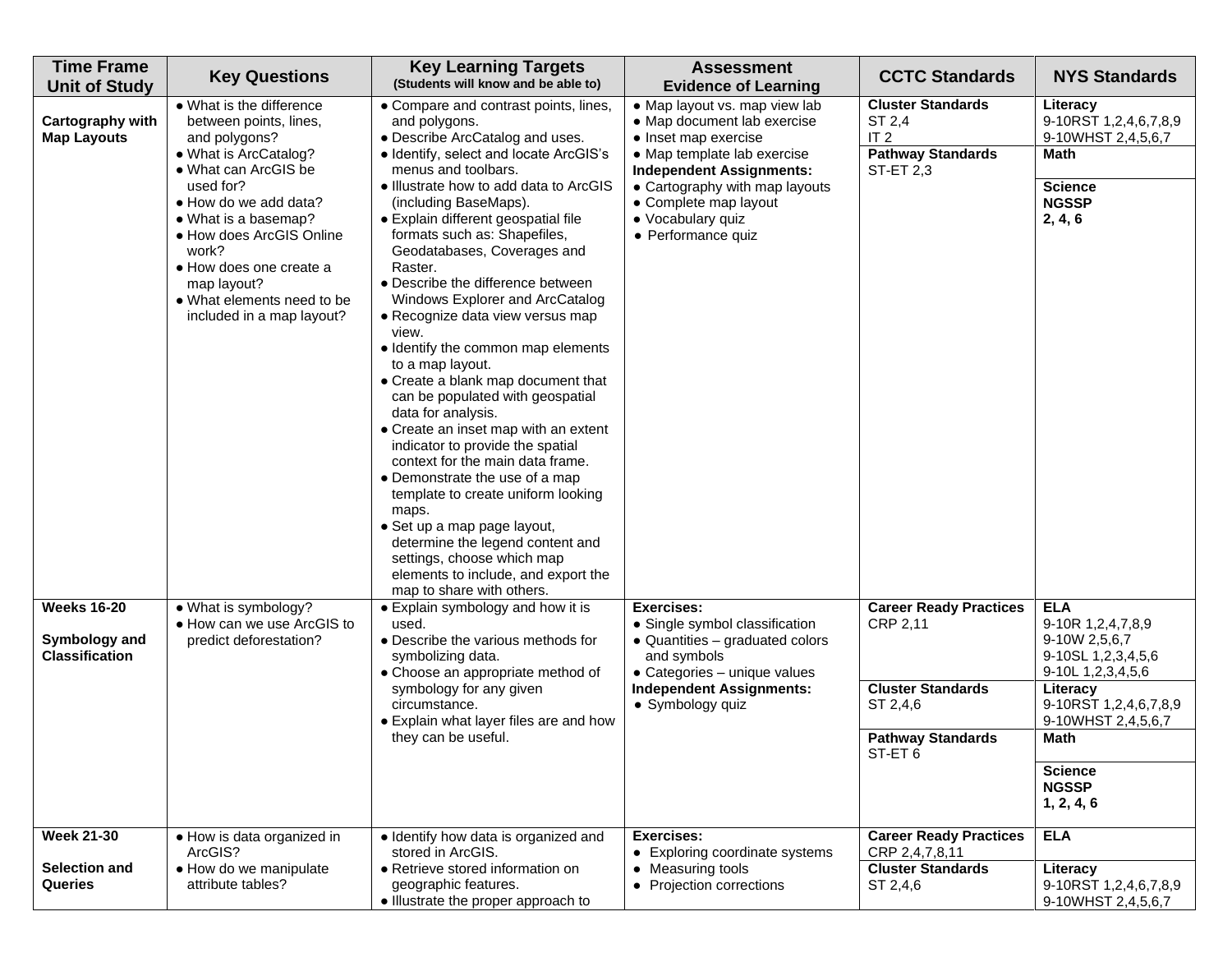| <b>Time Frame</b><br><b>Unit of Study</b>                                     | <b>Key Questions</b>                                                                                                                                                                                                                                                                                                                                                     | <b>Key Learning Targets</b><br>(Students will know and be able to)                                                                                                                                                                                                                                                                                                                                                                                                                                                                                                                                                                                                        | <b>Assessment</b><br><b>Evidence of Learning</b>                                                                                                                                                                                                                                                                                                                                                                                                                                                 | <b>CCTC Standards</b>                                                                                                                     | <b>NYS Standards</b>                                                                                                                                                  |
|-------------------------------------------------------------------------------|--------------------------------------------------------------------------------------------------------------------------------------------------------------------------------------------------------------------------------------------------------------------------------------------------------------------------------------------------------------------------|---------------------------------------------------------------------------------------------------------------------------------------------------------------------------------------------------------------------------------------------------------------------------------------------------------------------------------------------------------------------------------------------------------------------------------------------------------------------------------------------------------------------------------------------------------------------------------------------------------------------------------------------------------------------------|--------------------------------------------------------------------------------------------------------------------------------------------------------------------------------------------------------------------------------------------------------------------------------------------------------------------------------------------------------------------------------------------------------------------------------------------------------------------------------------------------|-------------------------------------------------------------------------------------------------------------------------------------------|-----------------------------------------------------------------------------------------------------------------------------------------------------------------------|
| <b>SQL</b><br><b>Attribute Table</b>                                          | • How do we apply GIS to<br>a real-world, crime<br>mapping analysis?<br>• What is Structured Query<br>Language (SQL)?<br>• What is Structured Query<br>Language (SQL)?<br>• How does all of this fit<br>together?<br>• How can we apply our<br>knowledge in a specific area<br>of discipline within our<br>school (i.e., work in<br>conjunction with another<br>course)? | creating a new field to store data.<br>• Select the appropriate data type to<br>use when adding a field to an<br>attribute table.<br>• Perform text and mathematical<br>operations with the field calculator<br>to manipulate data stored in an<br>attribute table.<br>• Evaluate the appropriate use of the<br>summarize and statistical functions<br>within the attribute table.<br>• Demonstrate selection by attributes.<br>• Demonstrate selection by location.<br>• Apply knowledge and skills to a<br>project, including collaborating with<br>team members to identify a specific<br>project of interest, implementing the<br>project plan and analyzing results, | • Attribute tables<br>• Data manipulation<br>• Select by attributes<br>• Select by location<br><b>Independent Assignments:</b><br>• Data frames and coordinate<br>systems<br>• Information fundamentals<br>• Selections and queries<br>$\bullet$ Quiz<br>Project:<br>• Crime mapping analysis project<br>in collaboration with Forensic<br>Science class.<br>• Project outputs include group<br>discussion, student-led inquiry,<br>hypothesis development,<br>research, evaluation of findings, | <b>Pathway Standards</b><br>ST-ET <sub>2</sub><br><b>ST-SM 2,4</b>                                                                        | <b>Math</b><br><b>Science</b><br><b>NGSSP</b><br>1, 2, 3, 4, 5, 8<br>HS-ETS1-4                                                                                        |
| <b>Weeks 31-33</b><br><b>Final Project</b>                                    | . How does all of this fit<br>together?<br>• How can we apply our<br>knowledge in a specific area<br>of discipline within our<br>school (i.e., work in<br>conjunction with another<br>course)?                                                                                                                                                                           | and creating a final output (map,<br>poster display, presentation, etc.)<br>which assimilates the findings.<br>• Apply knowledge and skills to a final<br>project.<br>• Collaborate with team members to<br>identify a specific project of interest.<br>• Implement the project plan and<br>analyze results.<br>• Create a final output (map, poster<br>display, presentation, etc.) which<br>assimilates the findings.                                                                                                                                                                                                                                                   | technology/oral presentations to<br>an authentic audience, and<br>reflection.<br><b>Final Project</b><br>• Project plan assessment<br>• Project plan implementation<br>• Final output creation<br>• Collaborative and peer review                                                                                                                                                                                                                                                                | <b>Career Ready Practices</b><br>CRP 2,4,6,7,8,11,12<br><b>Cluster Standards</b><br>ST 1,2,3,6<br><b>Pathway Standards</b><br>ST-SM 1,2,4 | <b>ELA</b><br>9-10R 1,2,4,7,8,9<br>9-10W 2,5,6,7<br>9-10SL 1,2,3,4,5,6<br>9-10L 1,2,3,4,5,6<br>Literacy<br>9-10RST 1,2,4,6,7,8,9<br>9-10WHST 2,4,5,6,7<br><b>Math</b> |
|                                                                               |                                                                                                                                                                                                                                                                                                                                                                          |                                                                                                                                                                                                                                                                                                                                                                                                                                                                                                                                                                                                                                                                           |                                                                                                                                                                                                                                                                                                                                                                                                                                                                                                  | ST-ET 1,2,3,5,6                                                                                                                           | <b>Science</b><br><b>NGSSP</b><br>1, 2, 4, 5, 8                                                                                                                       |
| <b>Week 34-40</b><br><b>Career Interest</b><br>and Personality<br><b>Type</b> | • How does personality affect<br>career choice?<br>• What types of careers and<br>opportunities are available<br>within the field of geospatial                                                                                                                                                                                                                          | • Determine personal strengths,<br>weaknesses, likes and dislikes<br>through personality and career<br>choice surveys.<br>• Research the wide variety of                                                                                                                                                                                                                                                                                                                                                                                                                                                                                                                  | <b>Personality Surveys</b><br>• Myers-Briggs assessment.<br>• Holland code assessment.<br>• Virtual job shadow assignments<br>and career survey.                                                                                                                                                                                                                                                                                                                                                 | <b>Career Ready Practices</b><br>CRP 1,2,4,6,7,8,10,11                                                                                    | <b>ELA</b><br>9-10R 1,2,4,7,8,9<br>9-10W 2,5,6,7<br>9-10SL 1,2,3,4,5,6<br>9-10L 1,2,3,4,5,6                                                                           |
| <b>Career</b><br><b>Exploration in</b><br>Geospatial<br><b>Technology</b>     | technology?<br>• Why is knowing your own<br>personality, likes and<br>dislikes important to being<br>successful in the future?                                                                                                                                                                                                                                           | Geospatial Technology career<br>pathways.<br>• Research the education<br>requirements, job outlook and<br>salary for different careers.<br>• Investigate careers and college<br>programs that align and are of                                                                                                                                                                                                                                                                                                                                                                                                                                                            | • Complete career choice<br>research and essay.<br>• Complete a career choice<br>infographic.                                                                                                                                                                                                                                                                                                                                                                                                    | <b>Cluster Standards</b><br>SI 2,4,5<br><b>Pathway Standards</b><br>ST-ET <sub>2</sub><br>ST-SM4                                          | Literacy<br>9-10RST 1,2,4,6,7,8,9<br>9-10WHST 2,4,5,6,7<br><b>Math</b><br><b>Science</b>                                                                              |
|                                                                               |                                                                                                                                                                                                                                                                                                                                                                          | interest based on surveys and<br>career research.                                                                                                                                                                                                                                                                                                                                                                                                                                                                                                                                                                                                                         |                                                                                                                                                                                                                                                                                                                                                                                                                                                                                                  |                                                                                                                                           |                                                                                                                                                                       |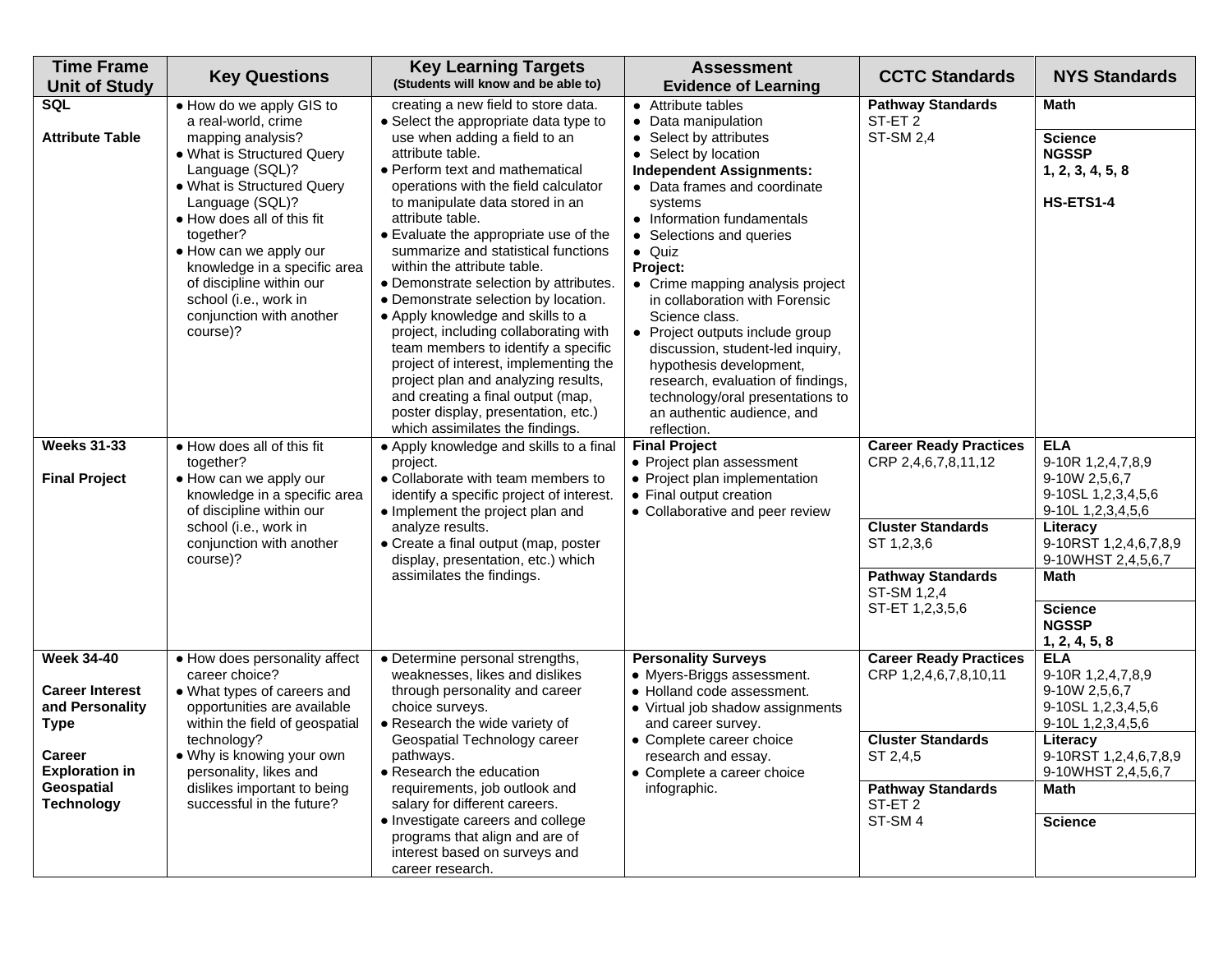## **Syracuse City School District Career and Technical Education Program Course Syllabus GIT200: Geospatial Technology 200**



#### **Program Overview**

At the completion of this program, students will understand and be able to apply the fundamentals of geospatial technology, geographic information science, remote sensing, global positioning systems (GPS) and spatial data analysis. Students will complete hands-on, real-world projects, develop critical thinking, analysis and problemsolving skills. This course will contribute to the preparation of students for post-secondary education and a wide range of careers using GIS, GPS, spatial analyses, remote sensing, and digital mapping. Students will also have the opportunity to receive integrated academic and college credits.

#### **Course Description**

In this course, students will define and understand the basic concepts of Geospatial Technology, Geographic Information Systems (GIS), identify career opportunities in the field of GIS, and learn key tools used by GIS specialists. Students will participate in hands-on activities and lessons that use professional-level ESRI software to create and analyze maps and display mapping data. This course will contribute to the preparation of students for a wide range of careers using GIS, GPS, spatial analyses, remote sensing, and digital mapping.

#### **Work-Based Learning**

Students will be connected with professionals in the geospatial technology field through field trips, job shadowing and career coaching, leading to opportunities for direct job training and real-world experience. Students will create and maintain a portfolio of their experiences to document the development of their skills, including a professional resume.

#### **Pre-Requisites**

GIT 100: Geospatial Technology 100

#### **Course Objectives**

- Describe the fundamental concepts and applications of geographic information science and technology and their use in collecting, analyzing, and displaying geospatial data.
- Students will understand the basic concepts of remote sensing, Global Positioning Systems and satellite imaging.
- Describe and explain the principles of mapping, spatial analysis and coordinate systems.
- Describe different sources of spatial data and demonstrate how to acquire spatial data, including the fundamental concepts and use of Global Positioning Systems (GPS).
- Discuss the fundamental principles of remote sensing and image analysis.
- Identify remote sensing platforms and their respective functions.
- Discuss and demonstrate fundamental cartographic concepts and principles.

#### **Integrated Academics**

- 1. Integrated CTE ELA Credit Students will earn one English 12 credit after completion of their GIT 400 course.
- 2. Integrated CTE Science Credit Students will earn one Science credit after completion of their GIT 300 course.

#### **Dual Enrollment College Credit**

Successful completion of the 4-course CTE Geospatial Technology sequence will provide students an opportunity to earn up to nine (9) SUNY college credits in Geospatial studies from Mohawk Valley Community College (MVCC).

#### **Equipment and Supplies**

- **School will provide:** All necessary lab and classroom equipment.
- **Student will provide:** A notebook for taking and saving notes, pen/pencils, USB thumb drive to save/transfer data.

#### **Textbook**

N/A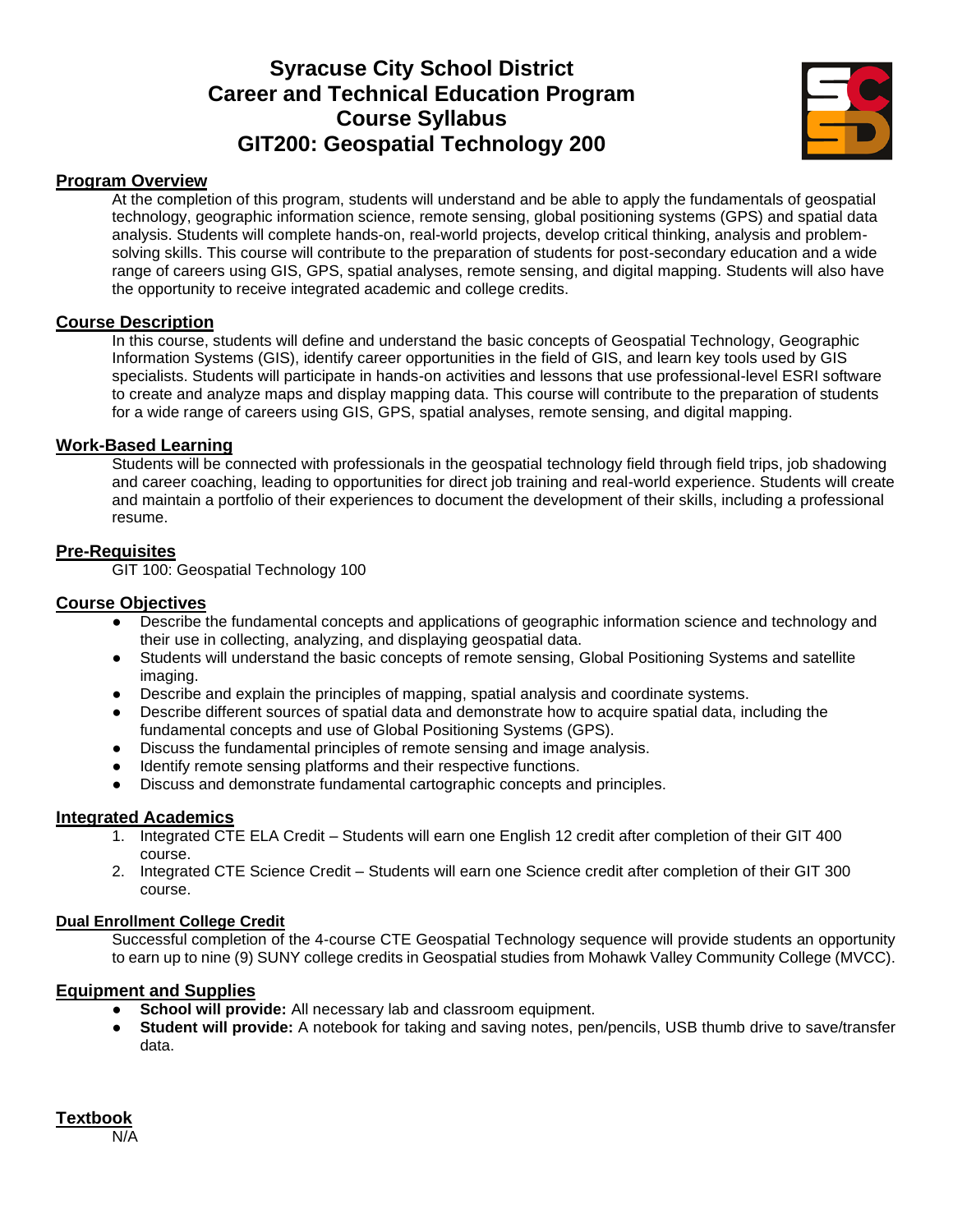#### **Grading**

- 20% Class attendance/ Participation
- 10% Oral Presentation<br>30% Assignments
- 30% Assignments
- Mid-Term Exam (Practical)
- 20% Final Exam (Practical)

#### **Additional Course Policies**

- Students are required to follow all classroom professionalism and safety procedures. Please review specific classroom policies.
- All work is due at the time and day specified when the assignment is given. Submission details for work to be graded will be given at the time the work is assigned.

| Quarter      | <b>Units of Study</b>                                                                                                                                                                                                                              |
|--------------|----------------------------------------------------------------------------------------------------------------------------------------------------------------------------------------------------------------------------------------------------|
| 1            | Getting Started in our Classroom<br>Introduction to Intermediate Geospatial Technology<br>Labels and Annotation<br>Digitizing and Geocoding                                                                                                        |
| $\mathbf{2}$ | Geoprocessing Basics<br>Joining, Relating and Relationship Classes<br>Data Frames and Coordinate Systems                                                                                                                                           |
| 3            | Geodatabases II<br>$\bullet$<br><b>Working with Rasters</b><br>Georeferencing<br>Spatial Adjustment                                                                                                                                                |
| 4            | Digitizing II<br>Georeferencing II<br>$\bullet$<br>Classification<br>Review<br>Final Project Assignment (To be completed in conjunction with<br>affiliate course - i.e., Forensic Science, Global Studies, Economics,<br>Living Environment, etc.) |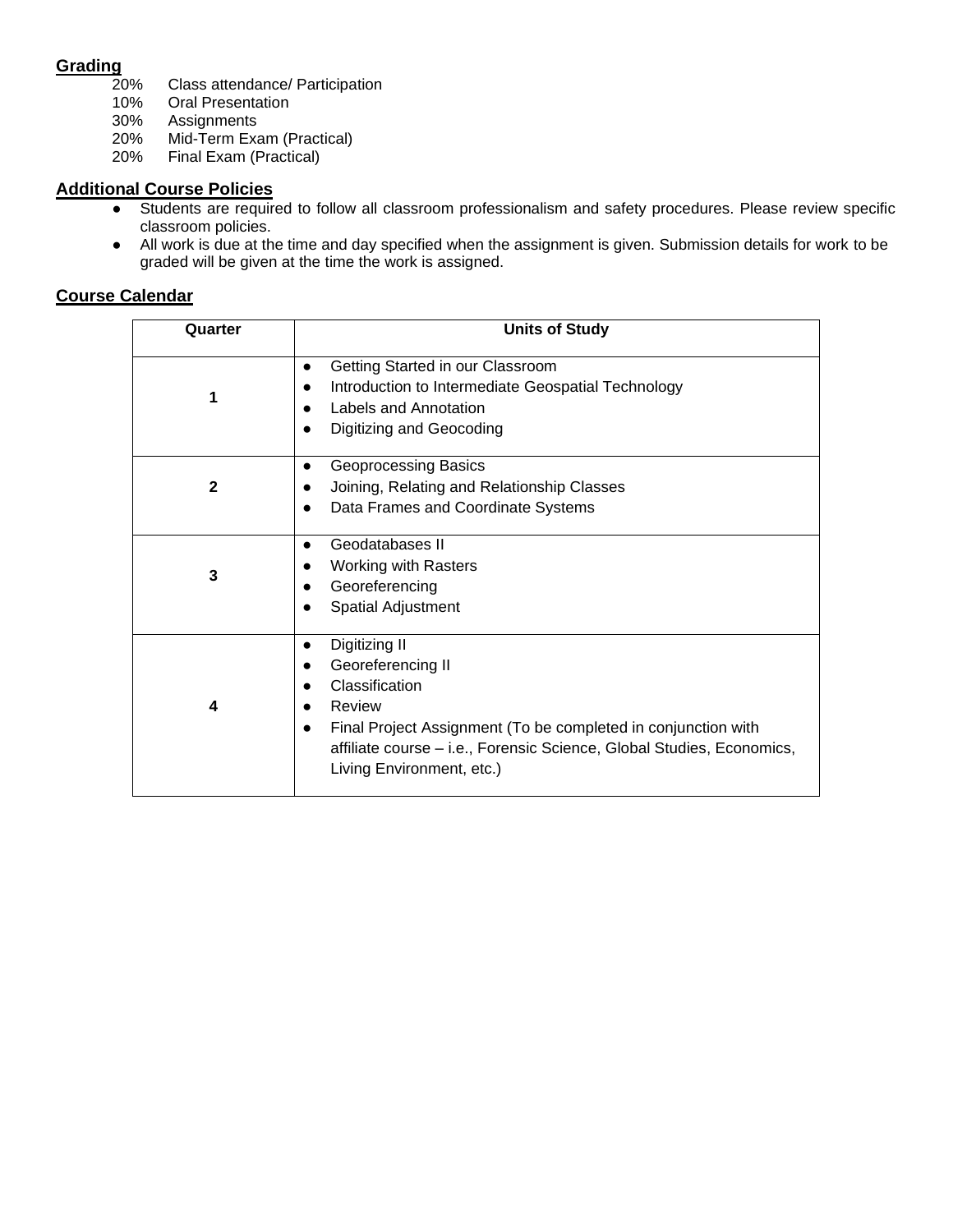#### **Syracuse City School District Career and Technical Education Program Scope and Sequence GIT200: Geospatial Technology 200**



| <b>Time Frame</b><br><b>Unit of Study</b>                                                             | <b>Key Questions</b>                                                                                                                                                                                           | <b>Key Learning Targets</b><br>(Students will know and be able to)                                                                                                                                                                                                                                   | <b>Assessment</b><br><b>Evidence of Learning</b>                                                                                                                                               | <b>CCTC Standards</b>                                                                                                                  | <b>NYS Standards</b>                                                                                                                                           |
|-------------------------------------------------------------------------------------------------------|----------------------------------------------------------------------------------------------------------------------------------------------------------------------------------------------------------------|------------------------------------------------------------------------------------------------------------------------------------------------------------------------------------------------------------------------------------------------------------------------------------------------------|------------------------------------------------------------------------------------------------------------------------------------------------------------------------------------------------|----------------------------------------------------------------------------------------------------------------------------------------|----------------------------------------------------------------------------------------------------------------------------------------------------------------|
| Weeks 1-2<br><b>Getting Started in</b><br>our Classroom<br>Introduction to<br><b>Intermediate GIS</b> | • What activities and<br>cooperative strategies<br>build a solid team?<br>• What are the<br>expectations for students<br>in the Geospatial<br>Technology program?<br>• What is GIS and what is<br>it used for? | • Develop classroom rules and re-<br>establish relationships.<br>• Review the G.I.S. in Geographic<br>Information Systems.<br>• Identify three types of Geospatial<br>Technologies.<br>• Create a definition for GIS.<br>• Explain how GIS can be used to solve<br>real-world problems.              | • Assignments<br>• Participation grades<br>• Team building activity<br>grade<br>• Classwork/review<br>$\bullet$ Quiz                                                                           | <b>Career Ready Practices</b><br>CRP <sub>2</sub><br><b>Cluster Standards</b><br>ST 2,6<br>IT <sub>2</sub><br><b>Pathway Standards</b> | <b>ELA</b><br>9-10R 1,2,4,7,8,9<br>9-10W 2,5,6,7<br>9-10SL 1,2,3,4,5,6<br>9-10L 1,2,3,4,5,6<br>Literacy<br>9-10RST 1,2,4,6,7,8,9<br>9-10WHST 2,4,5,6,7<br>Math |
|                                                                                                       | • What kinds of careers<br>are available in the<br>Geospatial Technology<br>field?                                                                                                                             | • Describe career opportunities in the<br>geospatial field.                                                                                                                                                                                                                                          |                                                                                                                                                                                                | ST-ET 2,3                                                                                                                              | <b>Science</b><br>HS-ESS3-6<br><b>HS-ESS3-3</b>                                                                                                                |
| Weeks 3-5<br><b>Labels and</b><br>Annotation                                                          | • How are features<br>labeled?<br>• When is labeling<br>appropriate?<br>• How can a labeling                                                                                                                   | • Add dynamic labels to a map using<br>data layers attribute information.<br>• Make custom labels using expressions<br>that can combine multiple fields.<br>• Change the appearance of a label                                                                                                       | • Exercises: labels and<br>annotations<br>• Independent<br>assignment: labels and<br>annotations                                                                                               | <b>Career Ready Practices</b><br>CRP 2,4,8,11                                                                                          | <b>ELA</b><br>9-10R 1,2,4,7,8,9<br>9-10W 2,5,6,7<br>9-10SL 1,2,3,4,5,6<br>9-10L 1,2,3,4,5,6                                                                    |
|                                                                                                       | schema be saved?<br>• How can labels<br>change the highlighted                                                                                                                                                 | using symbol selector.<br>• Convert dynamic labels to an<br>annotation.                                                                                                                                                                                                                              | · Guided Lab Exercises:<br>data download file;<br>dynamic hyperlinking                                                                                                                         | <b>Cluster Standards</b><br>ST 2,6<br>IT <sub>2</sub>                                                                                  | Literacy<br>9-10RST 1,2,4,6,7,8,9<br>9-10WHST 2,4,5,6,7                                                                                                        |
|                                                                                                       | features of the map?                                                                                                                                                                                           | • Explain the circumstances that would<br>require the establishment of an<br>annotation feature class vs annotations<br>within the map document.<br>• Add graphic text labels to a map using<br>the drawing toolbar.                                                                                 | file; field-based<br>hyperlinking file;<br>geodatabase<br>hyperlinking file<br>• Participation lab<br>exercise<br>• Classwork/participation<br>$\bullet$ Quiz                                  | <b>Pathway Standards</b><br><b>ST-ET 2,3</b>                                                                                           | Math<br><b>Science</b><br><b>NGSSP</b><br>1,4,5                                                                                                                |
| Weeks 6-10<br><b>Digitizing and</b><br>Geocoding                                                      | • What is digitizing?<br>• Why is it necessary to<br>digitize?<br>• How is a feature<br>digitized?<br>• What are land use and<br>land cover                                                                    | • Explain and demonstrate basic<br>digitizing concepts.<br>• Create new vector data layers and edit<br>them.<br>• Digitize and manipulate points, lines,<br>and polygons.<br>• Explain how to add aerial imagery.                                                                                    | · Guided lab exercises:<br>points file, lines file,<br>polygons file, data<br>download file,<br>introduction to<br>geocoding file,<br>geocoding using XY                                       | <b>Career Ready</b><br><b>Practices</b><br>CRP 2,5,8,11<br><b>Cluster Standards</b><br>ST 2,6                                          | <b>ELA</b><br>9-10R 1,2,4,7,8,9<br>9-10W 2,5,6,7<br>9-10SL 1,2,3,4,5,6<br>9-10L 1, 2, 3, 4, 5, 6<br>Literacy<br>9-10RST 1,2,4,6,7,8,9                          |
|                                                                                                       | classifications and<br>what are they used<br>for?<br>• What is geocoding<br>and why is it<br>important?<br>• What is geocoding used<br>for?                                                                    | • Explain the difference between land<br>use and land cover and how to use the<br>land-based classification standards<br>through advanced digitizing.<br>• Explain geocoding and its application.<br>• List the steps involved in converting a<br>descriptive location to geographic<br>coordinates. | coordinates file,; iMAP<br><b>ServerFile</b><br>• Participation<br>assignments: points,<br>lines, polygons,<br>introduction to<br>geocoding, geocoding<br>using XY coordinates,<br>iMAP Server | IT <sub>2</sub><br><b>Pathway Standards</b><br><b>ST-ET 2,3</b>                                                                        | 9-10WHST 2,4,5,6,7<br><b>Math</b><br><b>Science</b><br><b>NGSSP</b><br>2, 4, 5                                                                                 |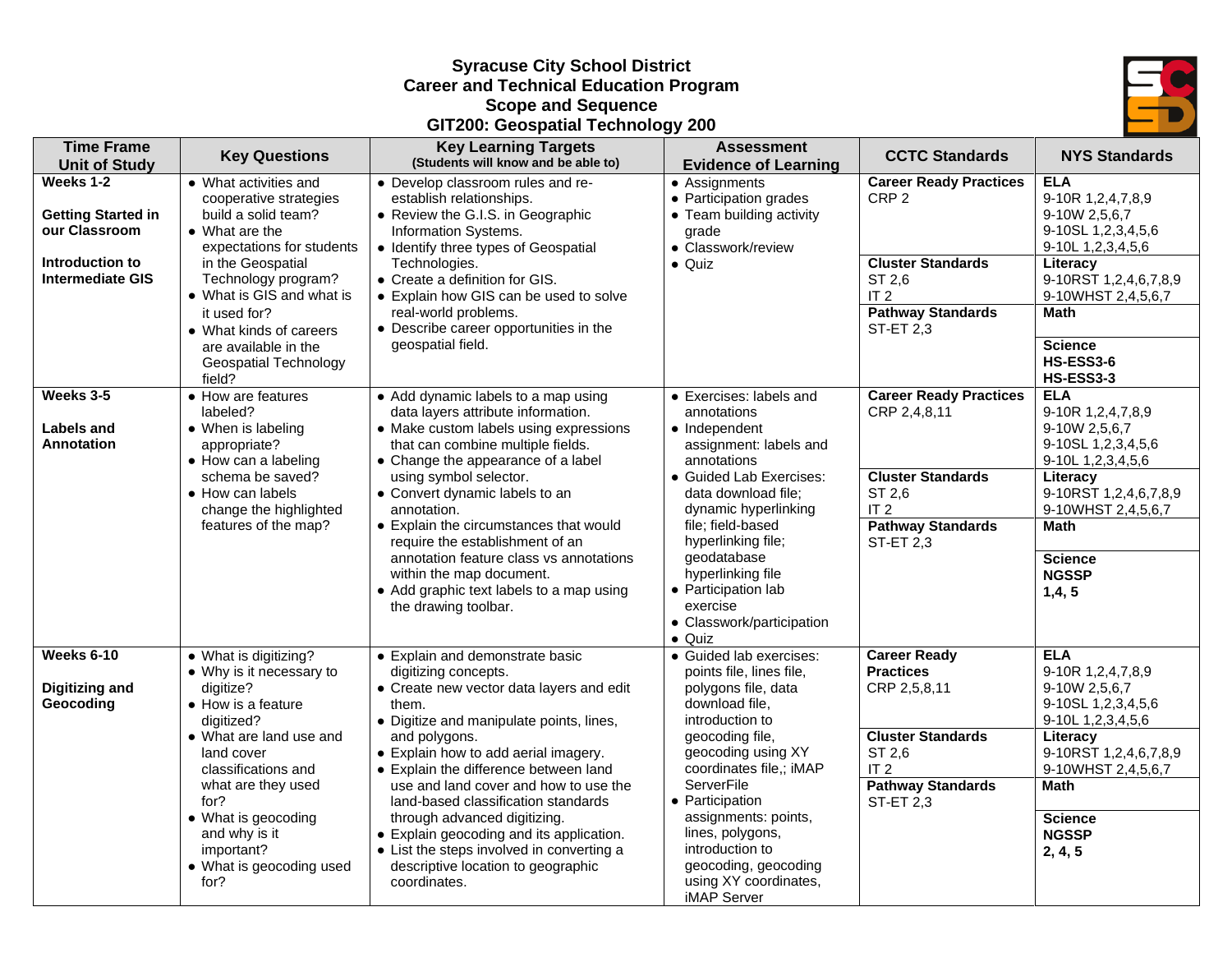| <b>Time Frame</b><br><b>Unit of Study</b>                                      | <b>Key Questions</b>                                                                                                                                                           | <b>Key Learning Targets</b><br>(Students will know and be able to)                                                                                                                                                                                                                                                                                                                                                                                                                                                        | <b>Assessment</b><br><b>Evidence of Learning</b>                                                                                                                                                                                                                                                                                   | <b>CCTC Standards</b>                                                                                                                                                                | <b>NYS Standards</b>                                                                                                                                                                                            |
|--------------------------------------------------------------------------------|--------------------------------------------------------------------------------------------------------------------------------------------------------------------------------|---------------------------------------------------------------------------------------------------------------------------------------------------------------------------------------------------------------------------------------------------------------------------------------------------------------------------------------------------------------------------------------------------------------------------------------------------------------------------------------------------------------------------|------------------------------------------------------------------------------------------------------------------------------------------------------------------------------------------------------------------------------------------------------------------------------------------------------------------------------------|--------------------------------------------------------------------------------------------------------------------------------------------------------------------------------------|-----------------------------------------------------------------------------------------------------------------------------------------------------------------------------------------------------------------|
| <b>Weeks 11-12</b><br>Geoprocessing<br><b>Basics</b>                           | $\overline{\bullet}$ What are<br>geoprocessing tools<br>and how are they<br>used?<br>$\bullet$ How are                                                                         | • Locate and use different Geoprocessing<br>tools, including:<br>Clip.<br>Dissolve.<br>Intersect.                                                                                                                                                                                                                                                                                                                                                                                                                         | • Independent<br>assignments<br>• Quizzes<br>• Guided lab exercise:<br>geoprocessing<br>• Exercises: clipping;<br>dissolve and intersect:<br>buffer and multiple ring                                                                                                                                                              | <b>Career Ready</b><br><b>Practices</b><br>CRP 2,4,5,8,11                                                                                                                            | <b>ELA</b><br>9-10R 1,2,4,7,8,9<br>9-10W 2,5,6,7<br>9-10SL 1,2,3,4,5,6<br>9-10L 1,2,3,4,5,6                                                                                                                     |
|                                                                                | geoprocessing tools<br>used to answer a real-<br>world question<br>(ArcGIS Lesson<br>Gallery example)?<br>• How can<br>geoprocessing be<br>used to analyze<br>geographic data? | Buffer.<br>Multiple Ring Buffer.<br>Merge.<br>Append.<br>• Determine the appropriate tool for different<br>situations.<br>• Determine the appropriate workflow for<br>each tool to complete a given task.                                                                                                                                                                                                                                                                                                                 | buffer; merge and append<br>• Independent assignments:<br>geoprocessing basics<br>$\bullet$ Quiz<br>· Build a graphic organizer<br>• Complete the ArcMap<br>deforestation project<br>(lesson gallery)                                                                                                                              | <b>Cluster Standards</b><br>ST 2,6<br>IT <sub>2</sub><br><b>Pathway Standards</b><br>ST-ET 2,3,6<br><b>ST-SM 2,4</b>                                                                 | Literacy<br>9-10RST 1,2,4,6,7,8,9<br>9-10WHST 2,4,5,6,7<br><b>Math</b><br><b>Science</b><br><b>NGSSP</b><br>2, 4, 8                                                                                             |
| <b>Weeks 13-15</b><br>Joining, Relating,<br>and Relationship<br><b>Classes</b> | • What are the join,<br>relate and relationship<br>classes and what are<br>they used for?<br>• How are these tools<br>different?<br>• When should these<br>tools be used?      | • Understand how to use join, relate, and<br>relationship tools to simplify and<br>improve data management.<br>• Identify which tool is best under which<br>circumstance by matching a tool to a<br>scenario.<br>• Create and save a map with joins and<br>relates.<br>• Create a relationship class.                                                                                                                                                                                                                     | • Guided lab exercise:<br>joining, relating and<br>relationship classes file<br>• Participation<br>assignment: joining,<br>relating and<br>relationship classes<br>• Independent<br>assignment: joins and<br>relates<br>• Performance quiz<br>• Student choice mid-<br>term project to run<br>concurrently until end<br>of quarter | <b>Career Ready</b><br><b>Practices</b><br>CRP 2,4,8,11<br><b>Cluster Standards</b><br>ST 2,6<br>IT <sub>2</sub><br><b>Pathway Standards</b><br><b>ST-ET 2,6</b><br><b>ST-SM 2,4</b> | <b>ELA</b><br>9-10R 1,2,4,7,8,9<br>9-10W 2,5,6,7<br>9-10SL 1,2,3,4,5,6<br>9-10L 1,2,3,4,5,6<br>Literacy<br>9-10RST 1,2,4,6,7,8,9<br>9-10WHST 2,4,5,6,7<br><b>Math</b><br><b>Science</b>                         |
| <b>Weeks 16-20</b><br><b>Data Frames and</b><br>Coordinate<br><b>Systems</b>   | • What are data<br>frames?<br>• How does projection<br>affect map making?                                                                                                      | • Identify the data frame within ArcMap.<br>• Locate the map projection within the data<br>frame properties.<br>• Recognize the map unit.<br>• Demonstrate use of the measure tool.<br>• Identify the projection of a shapefile by<br>exploring the layer properties.<br>• Interpret the projection of a shapefile with<br>an unknown projection.<br>• Locate and complete the use of the<br>project and define projection tools.<br>• Explain the difference between "on-the-fly"<br>projection and defining projection. | • Guided lab exercise:<br>data download file<br>• Exercises: exploring<br>coordinate systems;<br>measuring tools;<br>projection corrections;<br>attribute tables; data<br>manipulation<br>• Independent assignments:<br>data frames and<br>coordinate Systems<br>$\bullet$ Quiz                                                    | <b>Career Ready</b><br><b>Practices</b><br>CRP 2,4,5,8,11<br><b>Cluster Standards</b><br>ST 2,4,6<br>IT <sub>2</sub><br><b>Pathway Standards</b><br>ST-ET 2,6<br><b>ST-SM 2,4</b>    | <b>ELA</b><br>9-10R 1,2,4,7,8,9<br>9-10W 2,5,6,7<br>9-10SL 1,2,3,4,5,6<br>9-10L 1,2,3,4,5,6<br>Literacy<br>9-10RST 1,2,4,6,7,8,9<br>9-10WHST 2,4,5,6,7<br><b>Math</b><br><b>Science</b><br><b>NGSSP</b><br>4, 5 |
| <b>Weeks 21-23</b><br>Geodatabases II                                          | $\bullet$ What is a<br>geodatabase and how<br>is it used?                                                                                                                      | • Identify how data is organized and stored<br>in ArcGIS.<br>• Retrieve stored information on geographic                                                                                                                                                                                                                                                                                                                                                                                                                  | $\bullet$ Exercises<br>• Guided lab exercise:<br>geodatabases II File                                                                                                                                                                                                                                                              | <b>Career Ready</b><br><b>Practices</b><br>CRP 2,4,5,8,11                                                                                                                            | <b>ELA</b><br>9-10R 1,2,4,7,8,9<br>9-10W 2,5,6,7<br>9-10SL 1,2,3,4,5,6                                                                                                                                          |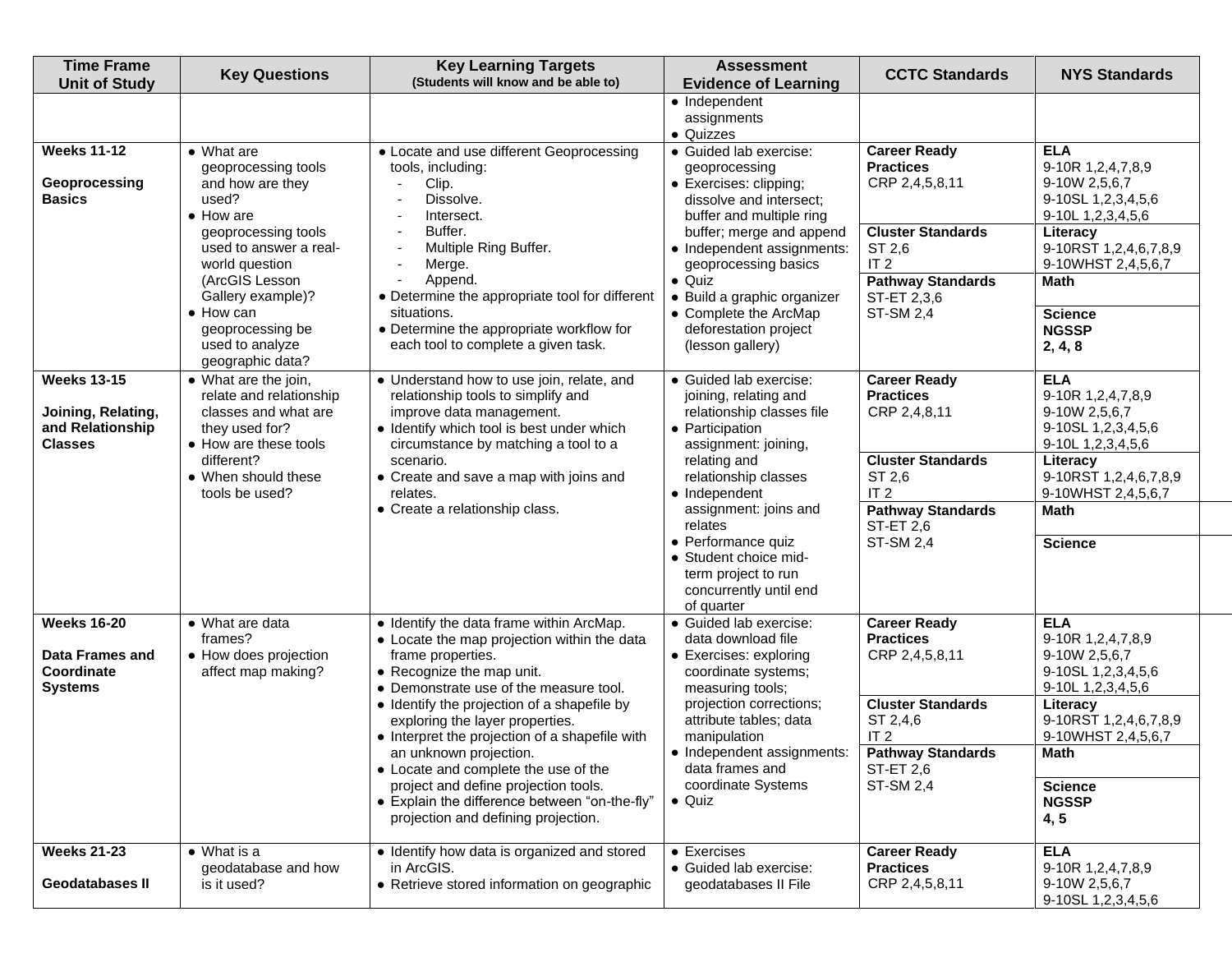| <b>Time Frame</b><br><b>Unit of Study</b>                                     | <b>Key Questions</b>                                                                                                                                                                                                  | <b>Key Learning Targets</b><br>(Students will know and be able to)                                                                                                                                                                                                                                                                                                                                     | <b>Assessment</b><br><b>Evidence of Learning</b>                                                                                                                                                                                                                                                        | <b>CCTC Standards</b>                                                                                                                                                                  | <b>NYS Standards</b>                                                                                                                                                                                                     |
|-------------------------------------------------------------------------------|-----------------------------------------------------------------------------------------------------------------------------------------------------------------------------------------------------------------------|--------------------------------------------------------------------------------------------------------------------------------------------------------------------------------------------------------------------------------------------------------------------------------------------------------------------------------------------------------------------------------------------------------|---------------------------------------------------------------------------------------------------------------------------------------------------------------------------------------------------------------------------------------------------------------------------------------------------------|----------------------------------------------------------------------------------------------------------------------------------------------------------------------------------------|--------------------------------------------------------------------------------------------------------------------------------------------------------------------------------------------------------------------------|
|                                                                               | $\bullet$ How are<br>geodatabases<br>manipulated?<br>• How do geodatabases<br>work in ArcCatalog?                                                                                                                     | features.<br>• Illustrate the proper approach to creating a<br>new field to store data.<br>• Select the appropriate data type to use<br>when adding a field to an attribute table.<br>• Perform text and mathematical operations<br>with the field calculator to manipulate data<br>stored in an attribute table.<br>• Evaluate the appropriate use of the<br>summarize and statistic functions within | • Participation<br>assignment:<br>geodatabases II-<br>personal geodatabase<br><b>JPEG</b><br>• Participation<br>assignment:<br>geodatabases II-<br>geodatabase map<br>$\bullet$ Quiz                                                                                                                    | <b>Cluster Standards</b><br>ST 2,4,6<br>IT <sub>2</sub><br><b>Pathway Standards</b><br>ST-ET 2,3,6<br><b>ST-SM 2,4</b>                                                                 | 9-10L 1,2,3,4,5,6<br>Literacy<br>9-10RST 1,2,4,6,7,8,9<br>9-10WHST 2,4,5,6,7<br>Math<br><b>Science</b><br><b>NGSSP</b><br>2, 4, 5, 6                                                                                     |
| <b>Weeks 24-27</b><br><b>Working with</b><br><b>Rasters</b><br>Georeferencing | $\overline{\bullet}$ What is a raster<br>image?<br>• What does the<br>resolution mean?<br>$\bullet$ What is<br>georeferencing and<br>what is it used for?<br>• How is georeferencing<br>applied to raster<br>imagery? | the attribute table.<br>• Explain what raster imagery is, the<br>types of raster imagery, and raster<br>resolution.<br>• Outline the steps of aligning a raster<br>image to a map coordinate system.<br>• Describe process of georeferencing.<br>• Create a personal geodatabase.<br>• Create a georeferenced image.                                                                                   | · Guided lab exercises:<br>raster imagery;<br>geodatabases II file<br>• Classwork<br>$\bullet$ Raster quiz<br>• Participation<br>assignment:<br>geodatabases II-<br>personal geodatabase<br><b>JPEG</b><br>• Independent<br>assignment:<br>geodatabases II-<br>geodatabase map<br>• Georeferencing quiz | <b>Career Ready</b><br><b>Practices</b><br>CRP 2,8,11<br><b>Cluster Standards</b><br>ST <sub>1</sub><br>IT <sub>2</sub><br><b>Pathway Standards</b><br>ST-ET 2,3,6<br><b>ST-SM 2,4</b> | <b>ELA</b><br>9-10R 1,2,4,7,8,9<br>9-10W 2,5,6,7<br>9-10SL 1,2,3,4,5,6<br>9-10L 1,2,3,4,5,6<br>Literacy<br>9-10RST 1,2,4,6,7,8,9<br>9-10WHST 2,4,5,6,7<br><b>Math</b><br><b>Science</b><br><b>NGSSP</b><br>2, 5          |
| <b>Weeks 28-31</b><br><b>Spatial Adjustment</b>                               | • What is a map<br>projection?<br>• What does<br>transformation mean?<br>• When are spatial<br>adjustments<br>performed and why<br>are they necessary?<br>• What are potential<br>sources of error?                   | • Explain map projection and describe<br>different types of projections.<br>• Explain and use coordinate systems<br>and transformations.<br>• Apply transformations and<br>transformation methods.<br>• Create displacement links and use<br>rubbersheeting techniques.<br>• Analyze work for potential errors.                                                                                        | · Guided lab exercise:<br>spatial adjustments<br>• Participation<br>assignment: map<br>projections and<br>coordinate systems<br>• Independent<br>assignment:<br>transformation<br>• Performance quiz                                                                                                    | <b>Career Ready</b><br><b>Practices</b><br>CRP 2,8,11<br><b>Cluster Standards</b><br>ST 4,6<br>IT <sub>2</sub><br><b>Pathway Standards</b><br>ST-ET 2,3,6<br><b>ST-SM 2,4</b>          | <b>ELA</b><br>9-10R 1,2,4,7,8,9<br>9-10W 2,5,6,7<br>9-10SL 1,2,3,4,5,6<br>9-10L 1,2,3,4,5,6<br>Literacy<br>9-10RST 1,2,4,6,7,8,9<br>9-10WHST 2,4,5,6,7<br><b>Math</b><br><b>Science</b><br><b>NGSSP</b><br>1, 2, 3, 5, 8 |
| <b>Weeks 32-36</b><br><b>Digitizing II</b>                                    | • How can digitizing be<br>used in relation to<br>spatial adjustment and<br>georeferencing?<br>• What are the<br>downsides of<br>digitizing?                                                                          | • Explain and demonstrate basic<br>digitizing concepts.<br>• Describe the uses of digitizing in<br>relation to spatial adjustment and<br>georeferencing concepts.<br>• Explain digitizing sources of error and<br>limitations.<br>• Apply digitizing concepts to specific,<br>real-world examples.                                                                                                     | · Guided lab exercise:<br>Digitizing II; Digitizing II<br>File<br>• Participation<br>assignments #1 and #2<br>• Performance quiz<br>• Student-choice project<br>selected to run<br>concurrently until the<br>end of the quarter                                                                         | <b>Career Ready</b><br><b>Practices</b><br>CRP 2,8,11<br><b>Cluster Standards</b><br>ST 4,6<br>IT <sub>2</sub><br><b>Pathway Standards</b><br>ST-ET 2,3,5                              | <b>ELA</b><br>9-10R 1,2,4,7,8,9<br>9-10W 2,5,6,7<br>9-10SL 1,2,3,4,5,6<br>9-10L 1,2,3,4,5,6<br>Literacy<br>9-10RST 1,2,4,6,7,8,9<br>9-10WHST 2,4,5,6,7<br>Math                                                           |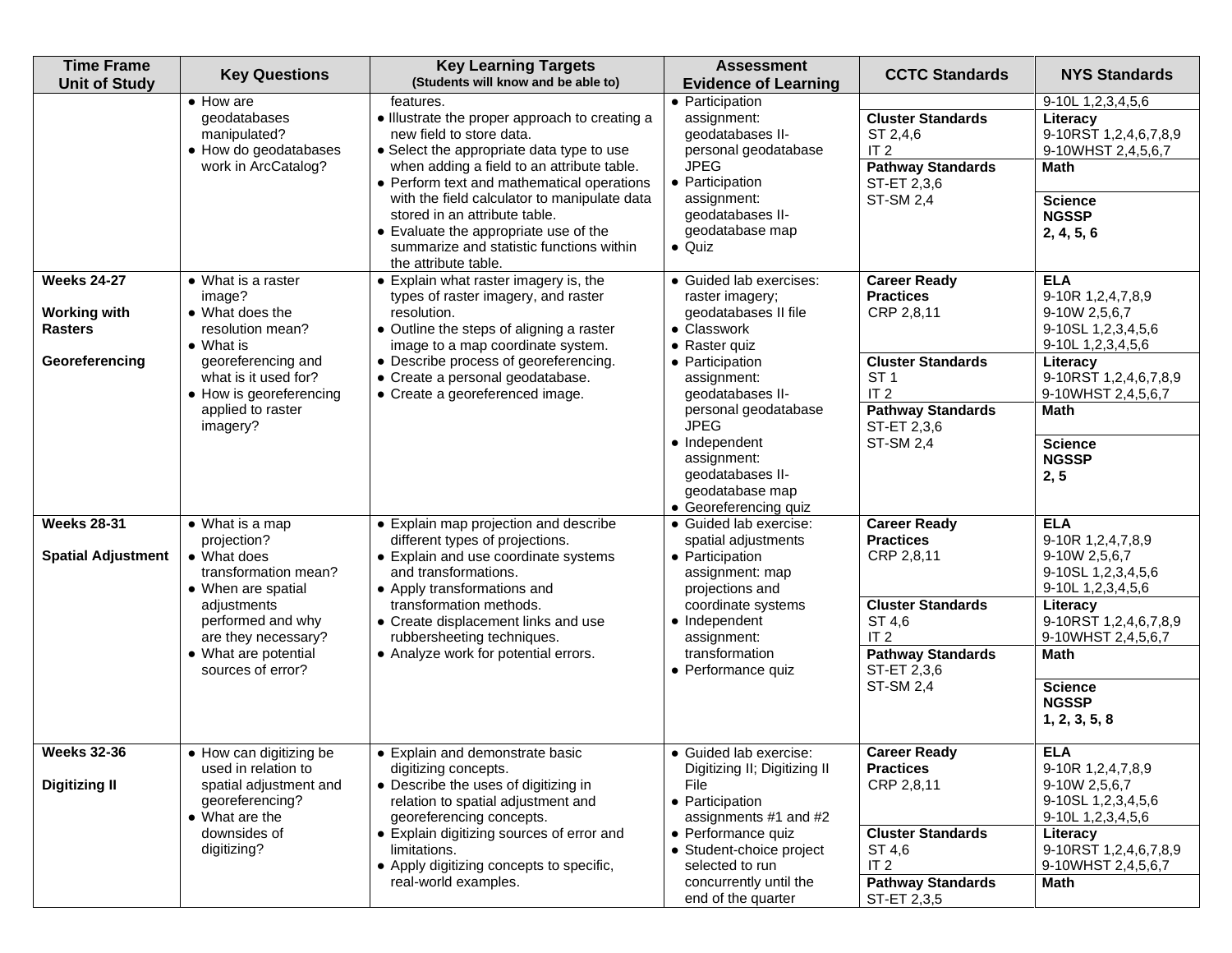| <b>Time Frame</b><br><b>Unit of Study</b> | <b>Key Questions</b>                                                                                                                                                                                 | <b>Key Learning Targets</b><br>(Students will know and be able to)                                                                                                                                                                                                                              | <b>Assessment</b><br><b>Evidence of Learning</b>                                                                                                                                                            | <b>CCTC Standards</b>                                | <b>NYS Standards</b>                                                                                  |
|-------------------------------------------|------------------------------------------------------------------------------------------------------------------------------------------------------------------------------------------------------|-------------------------------------------------------------------------------------------------------------------------------------------------------------------------------------------------------------------------------------------------------------------------------------------------|-------------------------------------------------------------------------------------------------------------------------------------------------------------------------------------------------------------|------------------------------------------------------|-------------------------------------------------------------------------------------------------------|
|                                           |                                                                                                                                                                                                      | • Begin final quarter project utilizing<br>techniques from the entire year.                                                                                                                                                                                                                     |                                                                                                                                                                                                             | <b>ST-SM 2,4</b>                                     | <b>Science</b>                                                                                        |
| <b>Weeks 37-40</b><br>Georeferencing      | $\bullet$ How can<br>georeferencing be<br>used for a scanned<br>map?<br>$\bullet$ What are                                                                                                           | • Create a georeferenced image from a<br>scanned paper map.<br>• Describe the classification methods<br>available to sort data for visual<br>representation in a map.                                                                                                                           | • Guided lab exercises:<br>single symbol<br>classification file.<br>quantities-graduated<br>colors and symbols file,                                                                                        | <b>Career Ready</b><br><b>Practices</b><br>CRP 2,4,8 | <b>ELA</b><br>9-10R 1, 2, 4, 7, 8, 9<br>9-10W 2,5,6,7<br>9-10SL 1,2,3,4,5,6<br>9-10L 1, 2, 3, 4, 5, 6 |
| <b>Classification</b><br><b>Review</b>    | classifications in<br>geospatial terms?<br>• What are the different                                                                                                                                  | • Explain and demonstrate concepts<br>behind standard classification methods.<br>• Identify scenario/usage of each                                                                                                                                                                              | categories-unique<br>values file<br>• Participation                                                                                                                                                         | <b>Cluster Standards</b><br>ST <sub>1</sub>          | Literacy<br>9-10RST 1,2,4,6,7,8,9<br>9-10WHST 2,4,5,6,7                                               |
| <b>Final Project</b><br><b>Assignment</b> | types of classification<br>schemas?<br>• How does the<br>classification and<br>symbology change the<br>viewer perspective of<br>the data?<br>• What did you learn<br>over the course of the<br>year? | classification method.<br>• Customize and manipulate symbology<br>in a map.<br>• Explain when and how to use<br>categories, quantiles and other<br>symbology schemas.<br>• Present and evaluate final projects.<br>• Demonstrate and apply knowledge and<br>skills learned throughout the year. | assignments: hospital<br>symbology, graduated<br>colors, graduated<br>symbols, unique value<br>assignment<br>• Final project<br>presentations and<br>review<br>• Final exam (includes<br>practical portion) | <b>Pathway Standards</b><br>ST-ET 2,3,5<br>ST-SM 2,4 | Math<br><b>Science</b><br><b>NGSSP</b><br>1, 2, 4, 5, 8                                               |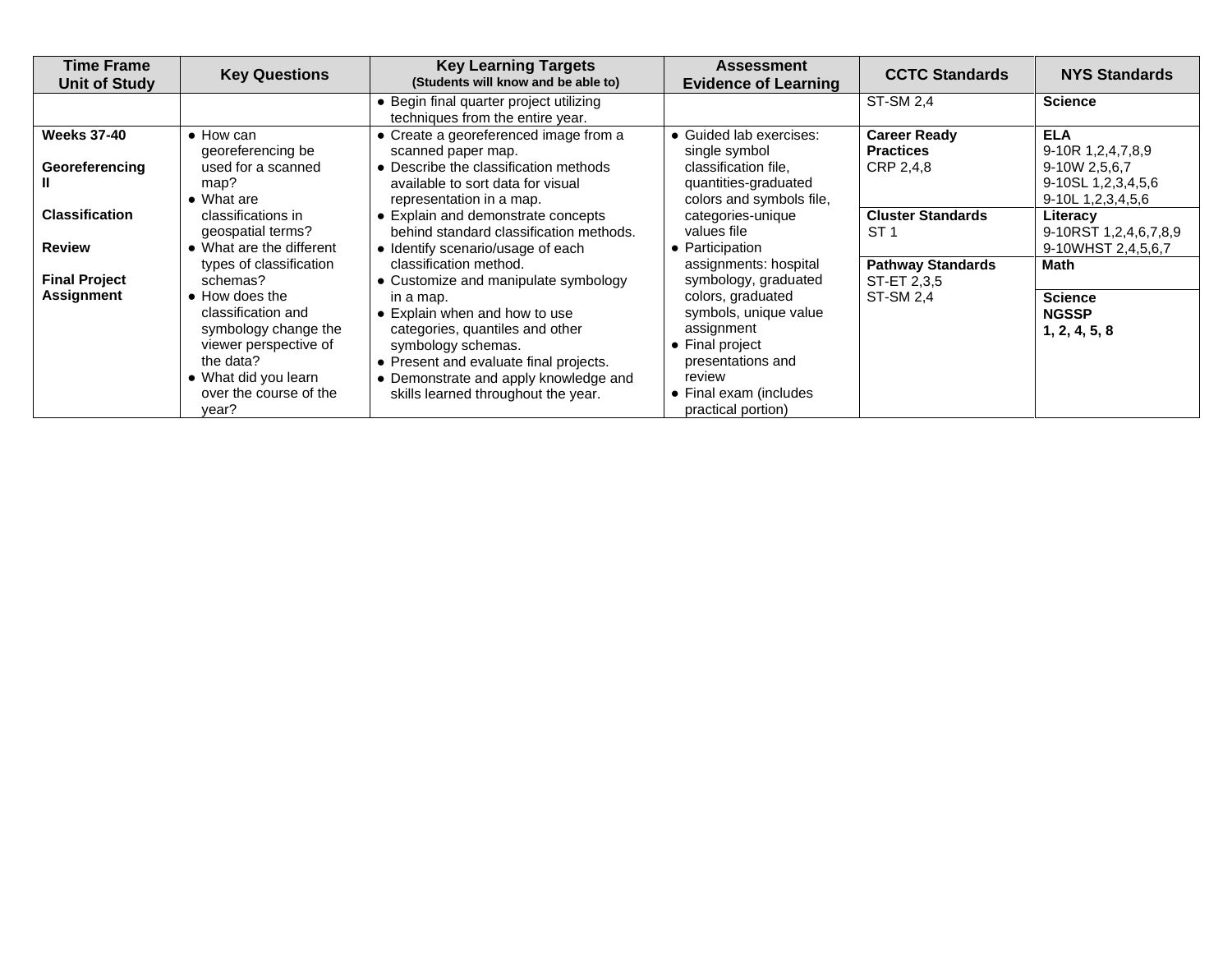## **Syracuse City School District Career and Technical Education Program Course Syllabus GIT300: Geospatial Technology 300**



#### **Program Overview**

At the completion of this program, students will understand and be able to apply the fundamentals of geospatial technology, geographic information science, remote sensing, global positioning systems (GPS) and spatial data analysis. Students will complete hands-on, real-world projects, develop critical thinking, analysis and problemsolving skills. This course will contribute to the preparation of students for post-secondary education and a wide range of careers using GIS, GPS, spatial analyses, remote sensing, and digital mapping. Students will also have the opportunity to receive integrated academic and college credits.

#### **Course Description**

In this course, students will continue to build on the basic concepts of Geospatial Technology as they collect, analyze and display geospatial data, and use the data to answer authentic questions. Students will learn about the electromagnetic spectrum and how sensors can show very different images using wavelengths beyond the visible spectrum. Students will have the opportunity to analyze remote sensing platforms and use Landsat imagery, and use it for change detection and analysis. Students will participate in hands-on activities and lessons that use professional-level software to create and analyze maps and display mapping data. Geospatial Technology students will also work collaboratively with students in the RPAS (Remotely Piloted Aircraft System) Pathway on a long-term project combining the two disciplines. Finally, students will also work to prepare for the STARS Geospatial Certification Exam.

#### **Work-Based Learning**

Students will be connected with professionals in the geospatial technology field through field trips, job shadowing and career coaching, leading to opportunities for direct job training and real-world experience. Students will create and maintain a portfolio of their experiences to document the development of their skills, including a professional resume.

#### **Pre-Requisites**

GIT 100: Geospatial Technology 100 GIT 200: Geospatial Technology 200

#### **Course Objectives**

By the end of this course, students will be able to:

- Describe and perform the fundamental concepts and applications of geographic information science and technology and their use in collecting, analyzing, and displaying geospatial data.
- Describe and explain how Geospatial Technologies can be utilized for decision-making across a wide variety of disciplines and industries.
- Explain what the electromagnetic spectrum is and how sensors can take advantage of the different wavelengths beyond what we can see.
- Identify and analyze remote sensing platforms and their respective functions.
- Describe Landsat imagery and how to use it for change detection and analysis.
- Create a research poster including an abstract, references and figures.
- Use data from the RPAS program in a combined project.

#### **Integrated Academics**

- 1. Integrated CTE ELA Credit Students will earn one English 12 credit after completion of their GIT 400 course.
- 2. Integrated CTE Science Credit Students will earn one Science credit after completion of their GIT 300 course.

#### **Dual Enrollment College Credit**

Successful completion of the 4-course CTE Geospatial Technology sequence will provide students an opportunity to earn up to nine (9) SUNY college credits in Geospatial studies from Mohawk Valley Community College (MVCC).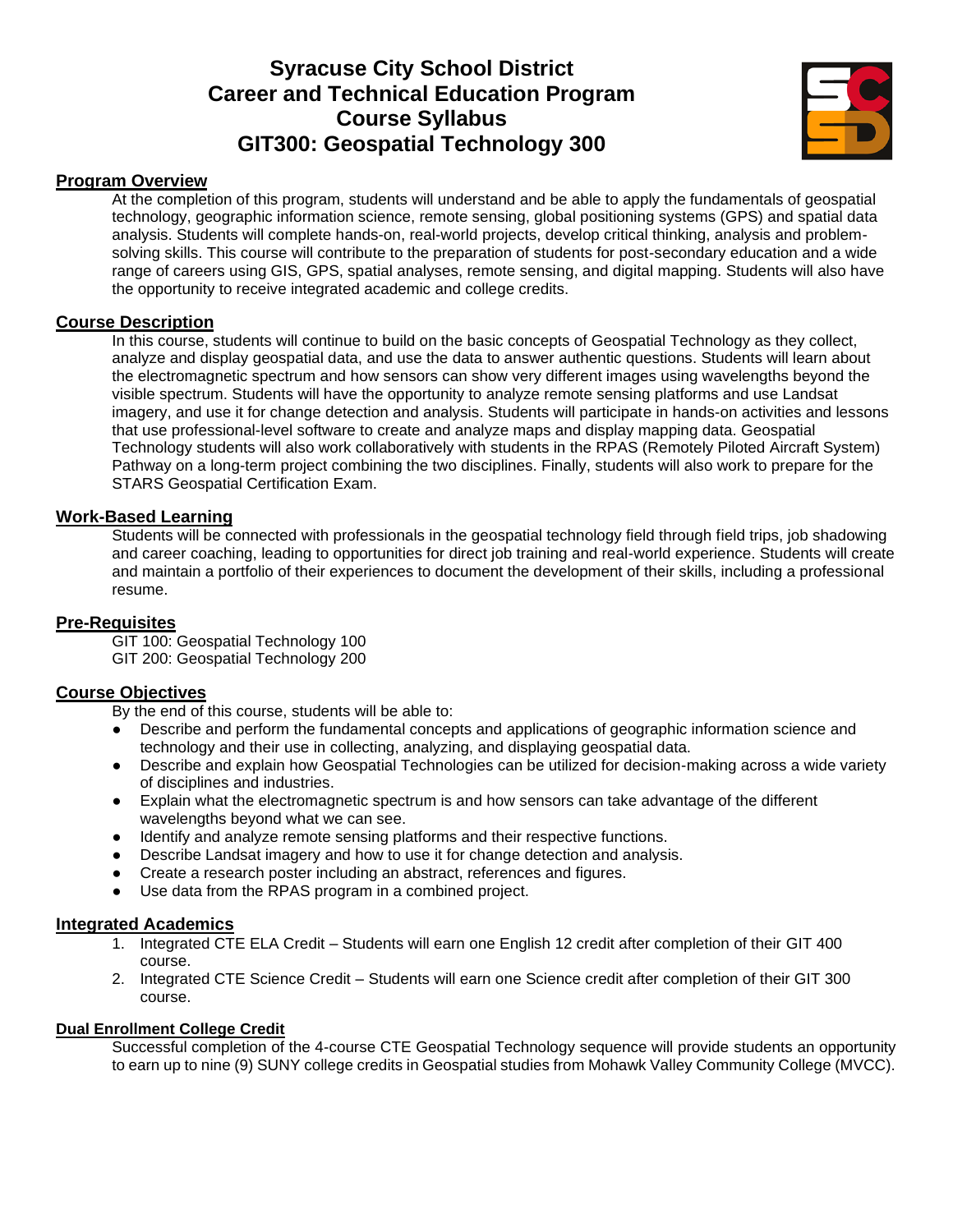#### **Equipment and Supplies**

- **School will provide:** All necessary lab and classroom equipment.
- **Student will provide:** A notebook for taking and saving notes, pen/pencils, USB thumb drive to save/transfer data.

### **Textbook**

N/A

# Grading<sub>20%</sub>

- Class attendance/ Participation
- 10% Oral Presentation
- 30% Assignments
- 20% Mid-Term Exam (Practical)
- 20% Final Exam (Practical)

#### **Additional Course Policies**

- Students are required to follow all classroom professionalism and safety procedures. Please review specific classroom policies.
- All work is due at the time and day specified when the assignment is given. Submission details for work to be graded will be given at the time the work is assigned.

| Quarter      | <b>Units of Study</b>                                                                                                                                                                                                                                                                    |
|--------------|------------------------------------------------------------------------------------------------------------------------------------------------------------------------------------------------------------------------------------------------------------------------------------------|
|              | Getting Started in our Classroom: SMART Goals<br><b>Geospatial Technology Skills Review</b><br>Geospatial Technology for Problem-Solving and Decision-Making<br>Overview of STARS (or other Industry) Geospatial Certification and<br>Capstone Project<br><b>Technical Skills Review</b> |
| $\mathbf{2}$ | Remote Sensing and the Electromagnetic Spectrum<br>Landsat Imagery and Change Detection                                                                                                                                                                                                  |
| 3            | Preparing for STARS (or other Industry) Certification:<br>Understanding Geospatial Data and ArcGIS Software<br>$\circ$<br><b>GIS Tools and Processes</b><br>$\bigcirc$<br>Georeferencing, Map Projections and Reprojecting<br>$\circ$<br>Symbology and Classification<br>$\Omega$        |
| 4            | STARS Certification (or other Industry) Exam for Eligible Juniors<br>$\bullet$<br>Collaborative Geospatial Mapping Project in Conjunction with Drone<br>Technology/RPAS Program using ArcGIS Pro<br>College Planning, Research and Preparedness                                          |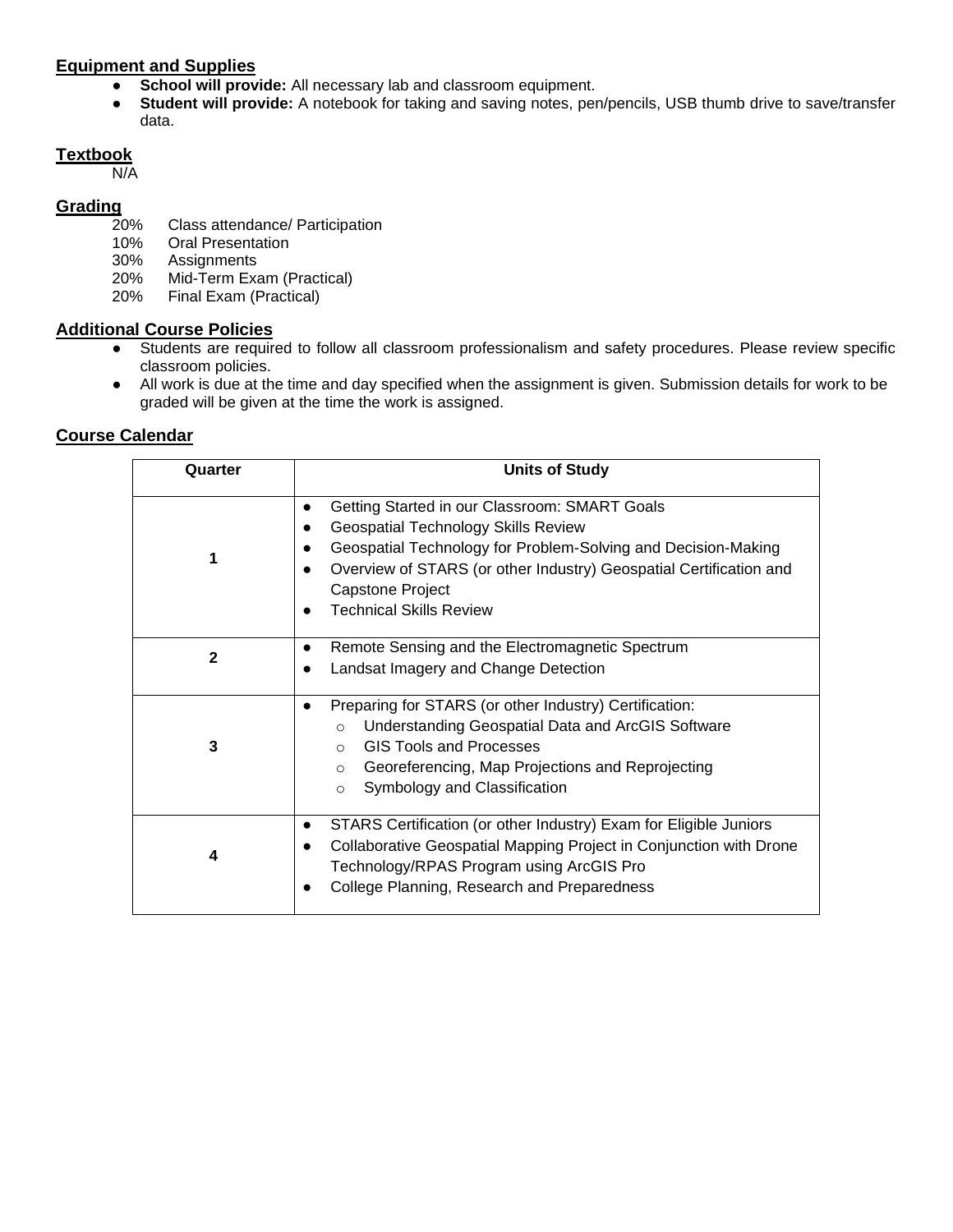#### **Syracuse City School District Career and Technical Education Program Scope and Sequence**





| <b>Time Frame</b>                                                                                                                                                                                                                                                    | <b>Key Questions</b>                                                                                                                                                                                                                                                                                                                                                                                                                        | <b>Key Learning Targets</b><br>(Students will know and be able to)                                                                                                                                                                                                                                                                                                                                                                                                                            | <b>Assessment</b>                                                                                                                                                                                                                                                                                    | <b>CCTC Standards</b>                                                                                                                                    | <b>NYS Standards</b>                                                                                                                                                                                     |
|----------------------------------------------------------------------------------------------------------------------------------------------------------------------------------------------------------------------------------------------------------------------|---------------------------------------------------------------------------------------------------------------------------------------------------------------------------------------------------------------------------------------------------------------------------------------------------------------------------------------------------------------------------------------------------------------------------------------------|-----------------------------------------------------------------------------------------------------------------------------------------------------------------------------------------------------------------------------------------------------------------------------------------------------------------------------------------------------------------------------------------------------------------------------------------------------------------------------------------------|------------------------------------------------------------------------------------------------------------------------------------------------------------------------------------------------------------------------------------------------------------------------------------------------------|----------------------------------------------------------------------------------------------------------------------------------------------------------|----------------------------------------------------------------------------------------------------------------------------------------------------------------------------------------------------------|
| <b>Unit of Study</b><br>Weeks 1-5<br><b>Getting Started in</b><br>our Classroom:<br><b>SMART Goals</b><br>Geospatial<br><b>Technology Skills</b><br><b>Review</b><br>Geospatial<br><b>Technology for</b><br><b>Problem-Solving</b><br>and Decision-<br><b>Making</b> | • How can we track our<br>SMART goals for the<br>future?<br>• What are the key<br>vocabulary terms and<br>concepts used in<br>geospatial technology?<br>• What skillsets are used in<br>ArcGIS to perform spatial<br>analysis?<br>• Why is geospatial<br>technology important and<br>how is it used in our<br>everyday lives?<br>• How is geospatial<br>technology applied to solve<br>problems and inform<br>decision-making<br>processes? | • Describe a variety of disciplines and<br>career pathways that geospatial<br>technology skills can be applied to.<br>• Describe how geospatial technology<br>is used to: analyze data, perform<br>spatial analyses, visualize<br>information, and answer questions.<br>• Define key geospatial terms and<br>concepts, and explain how they are<br>related.<br>• Perform basic and some advanced<br>geospatial analyses using ESRI<br>ArcGIS software.<br>• Define academic and career goals. | <b>Evidence of Learning</b><br>• Current events article<br>summary from ArcNews,<br>ArcUser or similar trade<br>journal<br>• Vocabulary exam<br>• Key concept exam<br>• Computer application<br>performance task: quiz for<br>key ArcMap functions/tools<br>• SMART goals poster and<br>presentation | <b>Career Ready Practices</b><br>CRP 1,2,4,7,11<br><b>Cluster Standards</b><br>ST 2,5<br>IT 11<br><b>Pathway Standards</b><br>ST-SM 3<br>ST-ET 2         | <b>ELA</b><br>11-12R 1,2,4,7,8,9<br>11-12W 2,4,5,6<br>11-12SL 1,2,3,4,5,6<br>11-12L 1,2,3,4,5,6<br>Literacy<br>11-12RST 1,2,4,6,7,8,9<br>11-12WHST 2,4,5,6,7<br>Math<br><b>Science</b><br>NGSSP 4, 8     |
| Week 6-7<br>Overview of<br><b>STARS (or other)</b><br><b>Geospatial</b><br><b>Certification and</b><br><b>Capstone Project</b>                                                                                                                                       | • What is the STARS<br><b>Geospatial Certification</b><br>Program and why is it<br>beneficial?<br>• What is the Geospatial<br><b>Project Management</b><br>Model?<br>• What is the process for<br>becoming STARS<br>certified?<br>• What is URISA and the<br>code of ethics for GIS<br>professionals?                                                                                                                                       | • Explain the STARS certification<br>process.<br>• Explain the prerequisites and<br>benefits of STARS certification.<br>• Describe the Geospatial Project<br>Management Model.<br>• Explain the assessment and points<br>system for evaluation.<br>• Identify and describe the files and<br>reports required for submission.<br>• Describe the procedure and schedule<br>for filing an application.<br>• Examine the GIS professional code<br>of ethics.                                      | • Signature of acceptance to<br>acknowledge certification<br>requirements<br>• Quiz on STARS certification<br>procedures                                                                                                                                                                             | <b>Career Ready Practices</b><br>CRP 2,10,11<br><b>Cluster Standards</b><br>ST <sub>4</sub><br><b>Pathway Standards</b><br>ST-SM <sub>3</sub>            | <b>ELA</b><br>11-12R 1,2,4,7,8,9<br>11-12W 2,4,5,6<br>11-12SL 1,2,3,4,5,6<br>11-12L 1,2,3,4,5,6<br>Literacy<br>11-12RST 1,2,4,6,7,8,9<br>11-12WHST 2,4,5,6,7<br><b>Math</b><br><b>Science</b>            |
| Weeks 8-10<br><b>Technical Skills</b><br><b>Review</b>                                                                                                                                                                                                               | • What are the basic and<br>most frequent tools used in<br>ArcGIS Pro?<br>• Why is file management<br>and data organization<br>important?<br>• How are project activity,<br>errors, and accuracy<br>tracked to improve future<br>efficiency?                                                                                                                                                                                                | • Explain what network drives, shared<br>folders, Windows Explorer,<br>ArcCatalog, and files do.<br>• Apply common file management<br>protocols.<br>• Identify different file formats and<br>extensions and know what data they<br>represent.<br>• Apply appropriate Geospatial tools in<br>ArcGIS Pro for the correct functions.<br>• Utilize Geospatial tools for projected<br>outcomes.                                                                                                    | • Geospatial terms and file<br>extensions vocabulary quiz<br>• Tools prediction worksheet<br>• File management and<br>organization activity<br>• Data log and activity<br>tracking spreadsheet<br>development<br>• Review test                                                                       | <b>Career Ready Practices</b><br>CRP 2,4,7,9<br><b>Cluster Standards</b><br>ST 1.6<br><b>Pathway Standards</b><br>ST-SM <sub>2</sub><br><b>ST-ET 1,2</b> | <b>ELA</b><br>11-12R 1,2,4,7,8,9<br>11-12W 2,4,5,6<br>11-12SL 1,2,3,4,5,6<br>11-12L 1,2,3,4,5,6<br>Literacy<br>11-12RST 1,2,4,6,7,8,9<br>11-12WHST 2,4,5,6,7<br><b>Math</b><br><b>Science</b><br>NGSSP-1 |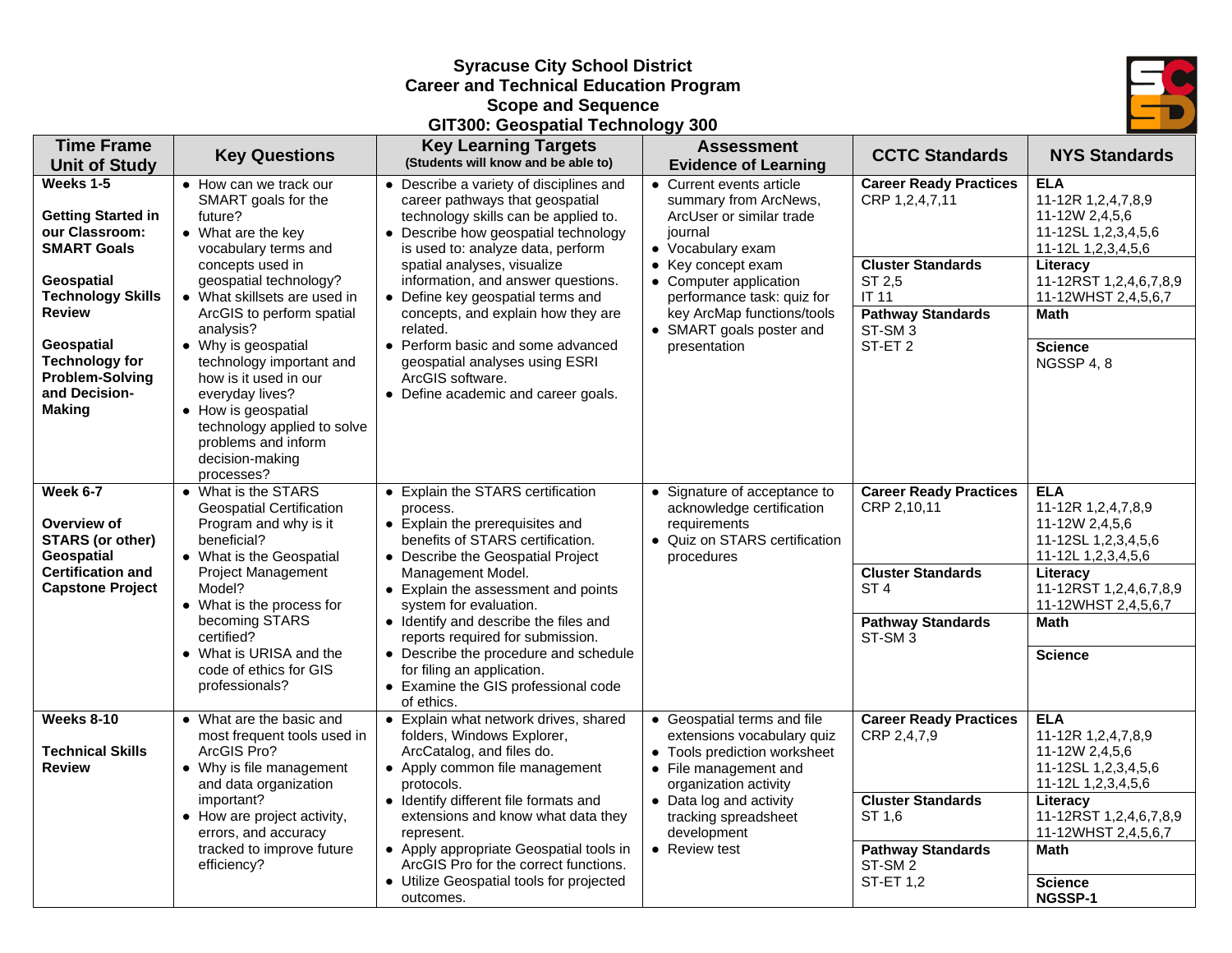| <b>Time Frame</b><br><b>Unit of Study</b>                                              | <b>Key Questions</b>                                                                                                                           | <b>Key Learning Targets</b><br>(Students will know and be able to)                                                                                                                                                                                                       | <b>Assessment</b><br><b>Evidence of Learning</b>                                                                                                                                             | <b>CCTC Standards</b>                                            | <b>NYS Standards</b>                                                                                            |
|----------------------------------------------------------------------------------------|------------------------------------------------------------------------------------------------------------------------------------------------|--------------------------------------------------------------------------------------------------------------------------------------------------------------------------------------------------------------------------------------------------------------------------|----------------------------------------------------------------------------------------------------------------------------------------------------------------------------------------------|------------------------------------------------------------------|-----------------------------------------------------------------------------------------------------------------|
| <b>Weeks 11-15</b><br><b>Remote Sensing</b><br>and the<br>Electromagnetic              | • What is remote sensing<br>and why is it important?<br>• What is the<br>electromagnetic spectrum?<br>• How can energy be                      | • Define remote sensing and<br>applications.<br>• Define the electromagnetic spectrum.<br>• Explain the relationship between the<br>size of a wave and frequency.                                                                                                        | • Video with discussion<br>worksheet<br>• Hands on flashlight and use<br>of prism activity<br>• Self-assessment checklist                                                                    | <b>Career Ready Practices</b><br>CRP 1,4,5,6,7,8,11              | <b>ELA</b><br>11-12R 1,2,4,7,8,9<br>11-12W 2,4,5,6<br>11-12SL 1,2,3,4,5,6<br>11-12L 1,2,3,4,5,6                 |
| <b>Spectrum</b>                                                                        | transmitted?<br>• What is the relationship<br>between the energy,                                                                              | • Explain the transmission of energy.<br>• Explain the relationship between a<br>wave's energy and wavelength.                                                                                                                                                           | • Complete a graphic<br>organizer<br>• Unit test                                                                                                                                             | <b>Cluster Standards</b><br>ST 2,6                               | Literacy<br>11-12RST 1,2,4,6,7,8,9<br>11-12WHST 2,4,5,6,7                                                       |
|                                                                                        | wavelength and frequency<br>of a wave?<br>• How do sensors on                                                                                  | • Compare all EM waves in terms of<br>their energy and wavelengths.<br>• Describe how sensors on satellites                                                                                                                                                              |                                                                                                                                                                                              | <b>Pathway Standards</b><br>ST-SM 1,2<br>ST-ET 2,4,5             | <b>Math</b><br><b>Science</b>                                                                                   |
|                                                                                        | satellites take advantage of<br>the electromagnetic<br>spectrum?<br>• What can be 'seen' using<br>wavelengths outside of the<br>visible range? | can take advantage of the<br>electromagnetic spectrum.<br>• Explain the differences in<br>wavelengths and how they are used.<br>• Define spectral imagery and bands in<br>Rasters.                                                                                       |                                                                                                                                                                                              |                                                                  | NGSS-2,3,4,5<br><b>HS-PS4-2</b><br><b>HS-PS4-3</b><br><b>HS-PS4-4</b><br><b>HS-PS4-5</b>                        |
| <b>Weeks 16-20</b><br><b>Landsat Imagery</b><br>and Change<br><b>Detection</b>         | • What is the Landsat<br>satellite program and why<br>is it important?<br>• How are long-term<br>changes of our planet                         | • Investigate remote sensing imagery<br>from various locations throughout the<br>world.<br>• Explain what Landsat imagery is,<br>how it is collected, how to download                                                                                                    | • Complete Landsat imagery<br>lab in Landsat viewer app<br>• Discuss EarthShots gallery<br>in classroom groups<br>• Complete journal article for                                             | <b>Career Ready Practices</b><br>CRP 2,4,5,6,9,11                | <b>ELA</b><br>11-12R 1,2,4,7,8,9<br>11-12W 2,4,5,6<br>11-12SL 1,2,3,4,5,6<br>11-12L 1,2,3,4,5,6                 |
|                                                                                        | monitored?<br>• What has been learned<br>from recent advances in<br>remote sensing<br>technology?                                              | it, and what it can be used for.<br>• Describe change detection and how<br>it affects the Earth.<br>• Visualize land cover change over a<br>certain time period.                                                                                                         | recent technology advances<br>• Read Earth Observatory<br>articles and discuss with a<br>follow- up quiz                                                                                     | <b>Cluster Standards</b><br>ST 2,4,6<br><b>Pathway Standards</b> | Literacy<br>11-12RST 1,2,4,6,7,8,9<br>11-12WHST 2,4,5,6,7<br><b>Math</b>                                        |
|                                                                                        | • How does increasing<br>population impact the<br>landscape and natural<br>resources of our planet?                                            | • Research specific locations on earth<br>and their characteristics.<br>• Demonstrate how to stimulate and<br>train memory through pattern<br>recognition.<br>• Develop research skills.<br>• Create a research poster including<br>abstract, figures and cited sources. | • Submit research for change<br>detection poster<br>• Complete abstract for<br>research poster<br>• Submit 24 x 36-inch change<br>detection research poster,<br>with student topic of choice | <b>ST-SM 1,4</b><br><b>ST-ET 5,6</b>                             | <b>Science</b><br>NGSSP-6, 7, 8<br><b>HS-ESS2-4</b><br><b>HS-ESS3-1</b><br><b>HS-ESS3-3</b><br><b>HS-ESS3-6</b> |
| <b>Weeks 21-23</b><br><b>Preparing for</b><br><b>STARS</b> (or other<br>industry) Exam | • What are the basic data<br>formats in geospatial<br>technology and what do<br>they represent?<br>• What are the primary                      | • Distinguish the differences between<br>raster and vector data.<br>• Demonstrate use of ArcCatalog<br>software.<br>• Manage geospatial data.                                                                                                                            | • ArcMap software student<br>exercise<br>• ArcCatalog student exercise<br>· Quiz: spatial data<br>vocabulary; software tools                                                                 | <b>Career Ready Practices</b><br>CRP 2,4,8,11                    | <b>ELA</b><br>11-12R 1,2,4,7,8,9<br>11-12W 2,4,5,6<br>11-12SL 1,2,3,4,5,6<br>11-12L 1,2,3,4,5,6                 |
| <b>Review:</b><br><b>Understanding</b><br><b>Geospatial Data</b>                       | geospatial software<br>techniques and how are<br>they applied?                                                                                 | • Utilize metadata structures and<br>formats.<br>• Manage a data inventory.                                                                                                                                                                                              | functions; metadata<br>• Performance task:<br>navigating ArcMap and                                                                                                                          | <b>Cluster Standards</b><br>ST 2,4                               | Literacy<br>11-12RST 1,2,4,6,7,8,9<br>11-12WHST 2,4,5,6,7                                                       |
| and ArcGIS<br><b>Software</b>                                                          | • How is metadata used and<br>why is it important?                                                                                             |                                                                                                                                                                                                                                                                          | ArcCatalog software                                                                                                                                                                          | <b>Pathway Standards</b><br>ST-SM <sub>2</sub>                   | <b>Math</b>                                                                                                     |
|                                                                                        |                                                                                                                                                |                                                                                                                                                                                                                                                                          |                                                                                                                                                                                              | ST-ET <sub>5</sub>                                               | <b>Science</b><br>NGSSP-7,8                                                                                     |
| <b>Weeks 24-25</b>                                                                     |                                                                                                                                                |                                                                                                                                                                                                                                                                          |                                                                                                                                                                                              | <b>Career Ready Practices</b>                                    | <b>ELA</b>                                                                                                      |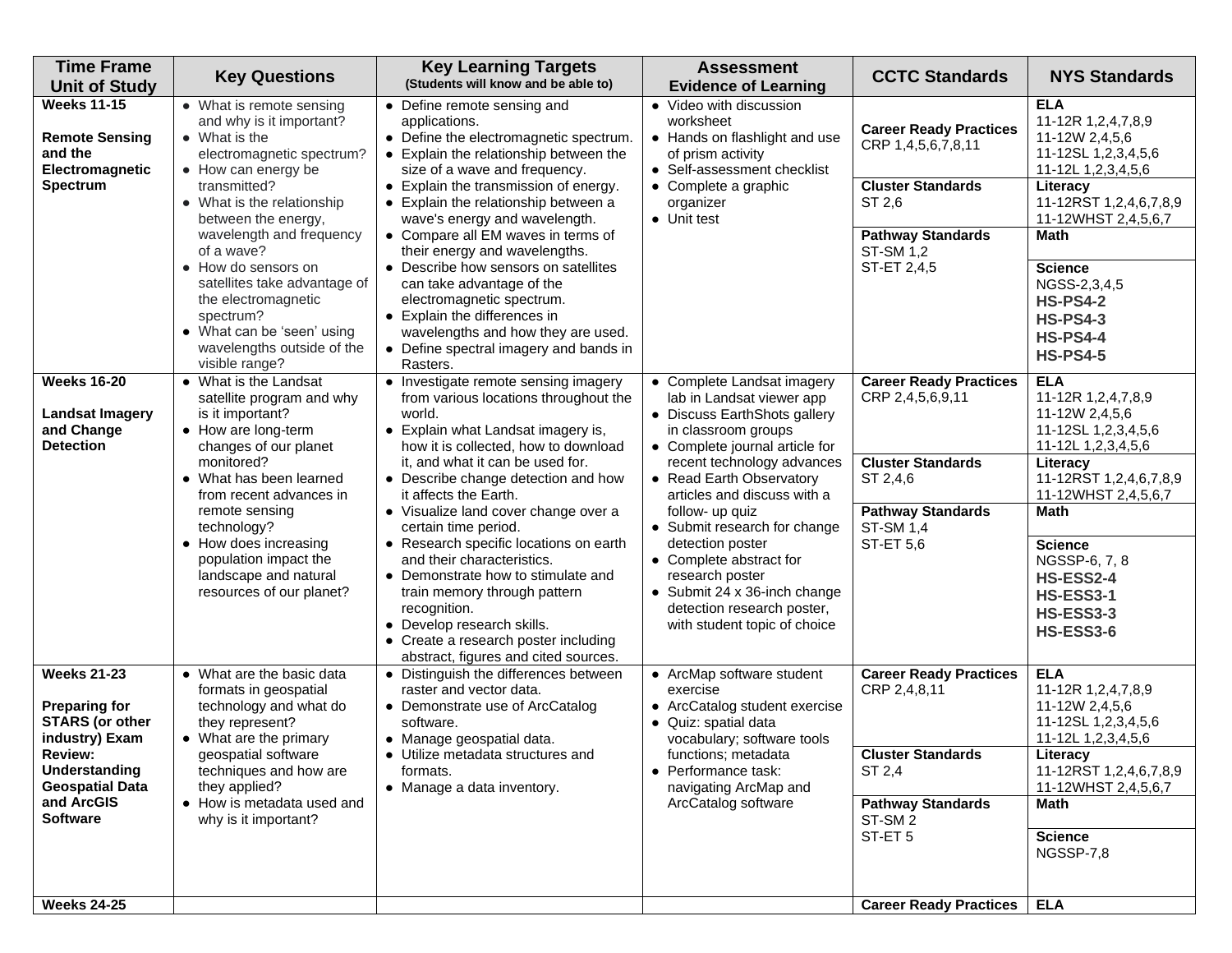| <b>Time Frame</b><br><b>Unit of Study</b>                                                                                                                                                                                             | <b>Key Questions</b>                                                                                                                                                                                                                                                                                                           | <b>Key Learning Targets</b><br>(Students will know and be able to)                                                                                                                                                                                                                                       | <b>Assessment</b><br><b>Evidence of Learning</b>                                                                                                                                                                                              | <b>CCTC Standards</b>                                                                                                                                                     | <b>NYS Standards</b>                                                                                                                                                                                                                   |
|---------------------------------------------------------------------------------------------------------------------------------------------------------------------------------------------------------------------------------------|--------------------------------------------------------------------------------------------------------------------------------------------------------------------------------------------------------------------------------------------------------------------------------------------------------------------------------|----------------------------------------------------------------------------------------------------------------------------------------------------------------------------------------------------------------------------------------------------------------------------------------------------------|-----------------------------------------------------------------------------------------------------------------------------------------------------------------------------------------------------------------------------------------------|---------------------------------------------------------------------------------------------------------------------------------------------------------------------------|----------------------------------------------------------------------------------------------------------------------------------------------------------------------------------------------------------------------------------------|
| <b>Preparing for</b><br><b>STARS (or other)</b><br><b>Exam Review:</b><br><b>GIS Tools and</b><br><b>Processes</b>                                                                                                                    | • When should geospatial<br>data be processed and/or<br>manipulated and how is it<br>done?<br>• How is geocoding<br>important to spatial data<br>analysis?                                                                                                                                                                     | • Use the processing tools<br>Joins/Relates, Buffer, Clip, Dissolve<br>and Intersect in ArcMap software to<br>edit/create new datasets.<br>• Geocode address information and<br>edit/create geospatial data layers.                                                                                      | • Complete a geocoding<br>performance task exercise<br>• Complete a heads-up<br>digitizing exercise<br>• Performance task quiz:<br>Geoprocessing Tools                                                                                        | CRP 2,4,8,11<br><b>Cluster Standards</b><br>ST-SM <sub>2</sub><br>ST-ET <sub>5</sub><br><b>Pathway Standards</b><br>ST-SM <sub>2</sub><br>ST-ET <sub>5</sub>              | 11-12R 1,2,4,7,8,9<br>11-12W 2,4,5,6<br>11-12SL 1,2,3,4,5,6<br>11-12L 1,2,3,4,5,6<br>Literacy<br>11-12RST 1,2,4,6,7,8,9<br>11-12WHST 2,4,5,6,7<br>Math<br><b>Science</b><br>NGSSP-7,8                                                  |
| <b>Weeks 26-27</b><br><b>Preparing for</b><br><b>STARS (or other)</b><br><b>Exam Review:</b><br>Georeferencing,<br><b>Map Projections</b><br>and Reprojecting                                                                         | • What is the importance of<br>having a spatial reference<br>for data layers?<br>• How is a reference for<br>layers created when one<br>does not exist?<br>• Why is a correct map<br>projection important?                                                                                                                     | • Create a spatial reference for an<br>image file in ArcMap software using<br>control points.<br>• Explain and demonstrate the residual<br>error and total error by using the root<br>mean square method.<br>• Describe the most commonly used<br>map projections and explain the<br>needs they address. | • Performance task quiz:<br>georeference an aerial<br>photograph in ArcMap<br>• Quiz: map projections and<br>their uses                                                                                                                       | <b>Career Ready Practices</b><br>CRP 2,4,8,11<br><b>Cluster Standards</b><br>ST 2,4<br><b>Pathway Standards</b><br>ST-SM <sub>2</sub><br>ST-ET <sub>5</sub>               | <b>ELA</b><br>11-12R 1,2,4,7,8,9<br>11-12W 2,4,5,6<br>11-12SL 1,2,3,4,5,6<br>11-12L 1,2,3,4,5,6<br>Literacy<br>11-12RST 1,2,4,6,7,8,9<br>11-12WHST 2,4,5,6,7<br><b>Math</b><br><b>Science</b><br>NGSSP-7,8                             |
| <b>Weeks 28-30</b><br><b>Preparing for</b><br><b>STARS Exam</b><br><b>Review:</b><br>Symbology and<br><b>Classification</b>                                                                                                           | • How can changing<br>symbology emphasize<br>different results of an<br>analysis?<br>• How can different<br>symbology influence an<br>audiences' interpretation of<br>the data?<br>$\bullet$ What are the<br>responsibilities of a good<br>cartographer?                                                                       | • Read and summarize an article such<br>as 'How to Lie with Maps'.<br>• Articulate how presentation can<br>influence interpretation.<br>• Apply symbology methods<br>appropriate to the task.<br>• Explain ethical mapping.                                                                              | • Essay: How to Lie with<br>Maps<br>• Quiz: Symbology map types<br>and uses                                                                                                                                                                   | <b>Career Ready Practices</b><br>CRP 2,4,8,11<br><b>Cluster Standards</b><br>ST 2,4<br><b>Pathway Standards</b><br>ST-SM <sub>2</sub><br>ST-ET <sub>5</sub>               | <b>HS-ETS1-4</b><br><b>ELA</b><br>11-12R 1,2,4,7,8,9<br>11-12W 2,4,5,6<br>11-12SL 1,2,3,4,5,6<br>11-12L 1,2,3,4,5,6<br>Literacy<br>11-12RST 1,2,4,6,7,8,9<br>11-12WHST 2,4,5,6,7<br><b>Math</b><br><b>Science</b><br><b>NGSS-7,8</b>   |
| <b>Week 31-38</b><br><b>STARS</b><br><b>Certification Exam</b><br><b>Collaborative</b><br><b>Mapping</b><br><b>Geospatial Project</b><br>in Conjunction<br>with Drone<br><b>Technology/RPAS</b><br>Program using<br><b>ArcGIS Pro</b> | • What does it take to be<br>successful in college and<br>the workplace?<br>• How do I link academic<br>knowledge to everyday<br>practice?<br>• How can geospatial<br>technology and drone<br>technology work together<br>to complete a real-world<br>project?<br>• How is collaboration over a<br>long-term project different | Demonstrate and apply the following<br>skills to collaborative project:<br>• Communication skills.<br>• Interpersonal skills.<br>• Problem solving skills.<br>• Team work skills.<br>• Analytical skills.<br>• Strong work ethic.<br>• Organizational skills.<br>• Leadership skills.<br>• Initiative.   | • STARS (or other industry)<br><b>Final Certification Exam</b><br>• Community<br>project/internship/work<br>study completion<br>• Work study/internship may<br>run concurrently with<br>capstone project, depending<br>on selected activities | <b>Career Ready Practices</b><br>CRP 1,2,4,5,6,7,8,9,10,<br>11,12<br><b>Cluster Standards</b><br>ST 1,2,3,6<br><b>Pathway Standards</b><br>ST-SM 1,2,4<br>ST-ET 1,2,3,5,6 | <b>ELA</b><br>11-12R 1,2,4,7,8,9<br>11-12W 2,4,5,6<br>11-12SL 1,2,3,4,5,6<br>11-12L 1,2,3,4,5,6<br>Literacy<br>11-12RST 1,2,4,6,7,8,9<br>11-12WHST 2,4,5,6,7<br>Math<br><b>Science</b><br>NGSS-1, 3, 4, 7, 8<br>HS-ESS2-2<br>HS-ESS2-5 |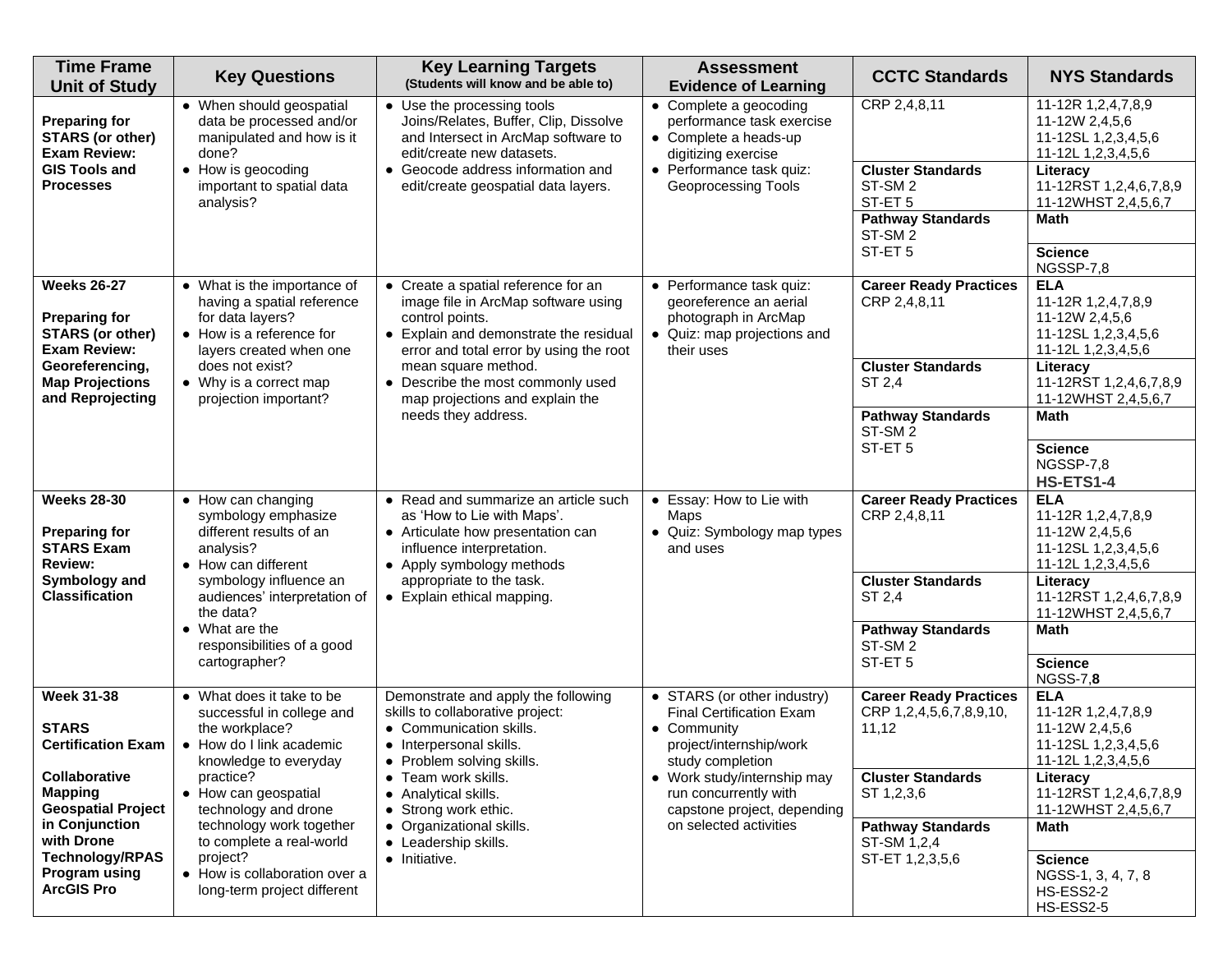| <b>Time Frame</b><br><b>Unit of Study</b>                                                    | <b>Key Questions</b>                                                                                                       | <b>Key Learning Targets</b><br>(Students will know and be able to)                                                                                     | <b>Assessment</b><br><b>Evidence of Learning</b>                                                                 | <b>CCTC Standards</b>                                | <b>NYS Standards</b>                                                                            |
|----------------------------------------------------------------------------------------------|----------------------------------------------------------------------------------------------------------------------------|--------------------------------------------------------------------------------------------------------------------------------------------------------|------------------------------------------------------------------------------------------------------------------|------------------------------------------------------|-------------------------------------------------------------------------------------------------|
|                                                                                              | from working<br>independently?<br>• What types of problems<br>can be addressed using<br>these related<br>technologies?     |                                                                                                                                                        |                                                                                                                  |                                                      | HS-ESS3-1<br>HS-ESS3-3<br>HS-ESS3-6                                                             |
| <b>Weeks 39-40</b><br><b>College Planning,</b><br><b>Research and</b><br><b>Preparedness</b> | • What are my plans for after<br>graduation?<br>• What career pathways am<br>I interested in?<br>• Which colleges have the | • Research colleges and college<br>programs.<br>• Determine individual strengths,<br>weaknesses, likes and dislikes as<br>related to jobs and careers. | • Completed college research<br>assignment<br>• Completed career interest<br>survey and employability<br>profile | <b>Career Ready Practices</b><br>CRP 2,4,6,7,8,10,11 | <b>ELA</b><br>11-12R 1,2,4,7,8,9<br>11-12W 2,4,5,6<br>11-12SL 1,2,3,4,5,6<br>11-12L 1,2,3,4,5,6 |
|                                                                                              | programs I want?<br>• How do I use my past<br>surveys and goals to                                                         | • Research the different types of<br>education opportunities.<br>• Develop a plan for senior year that                                                 | • Revised SMART goals<br>• Completed post-high school<br>plan                                                    | <b>Cluster Standards</b><br>ST 1,2,3,6               | Literacv<br>11-12RST 1,2,4,6,7,8,9<br>11-12WHST 2,4,5,6,7                                       |
|                                                                                              | develop awareness of my<br>strengths, values and                                                                           | aligns with their post-high school<br>goals.                                                                                                           |                                                                                                                  | <b>Pathway Standards</b><br>ST-SM 1,2,4              | Math                                                                                            |
|                                                                                              | interests to better enable<br>future direction?                                                                            |                                                                                                                                                        |                                                                                                                  | ST-ET 1,2,3,5,6                                      | <b>Science</b>                                                                                  |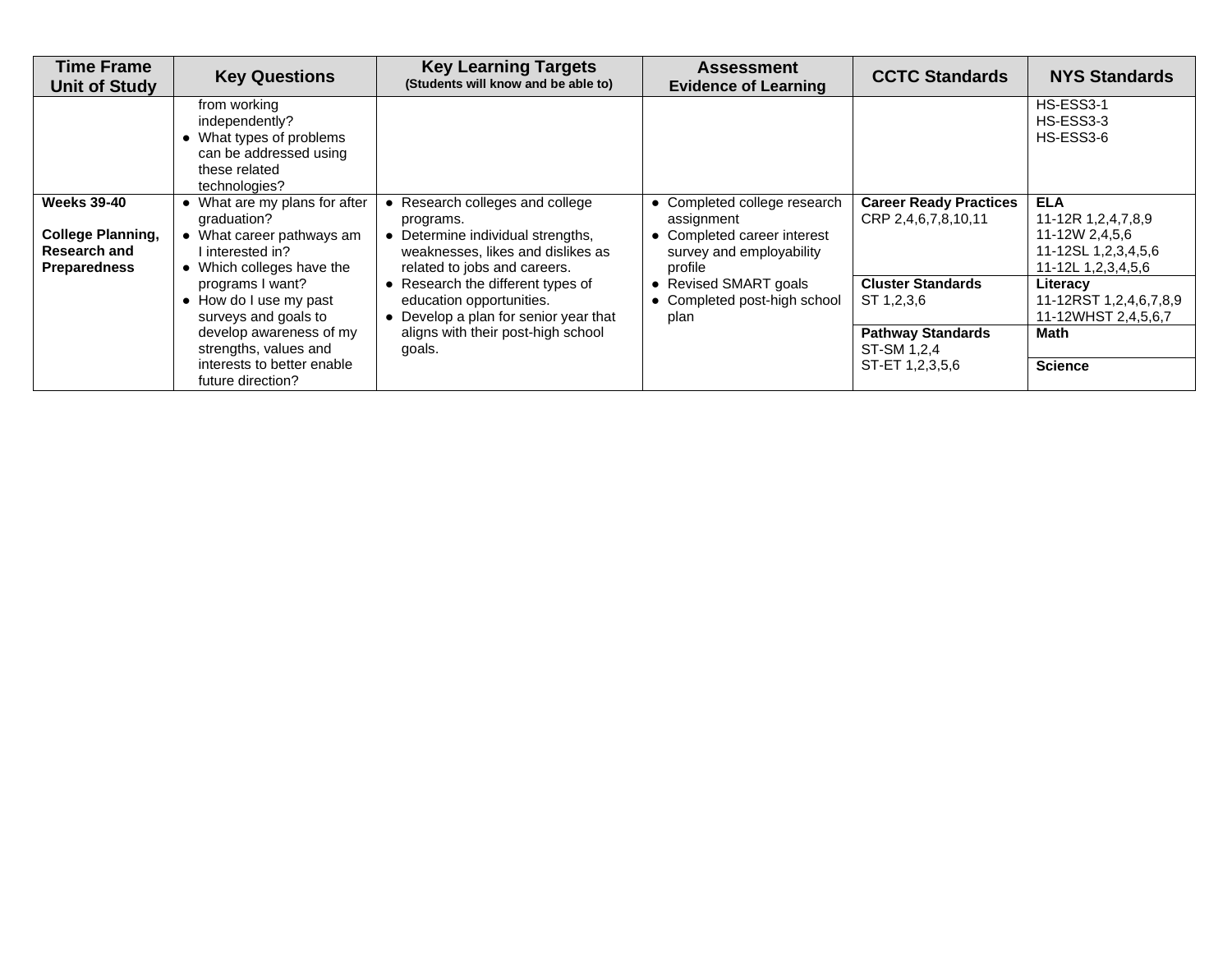## **Syracuse City School District Career and Technical Education Program Course Syllabus GIT400: Geospatial Technology 400**



#### **Program Overview**

At the completion of this program, students will understand and be able to apply the fundamentals of geospatial technology, geographic information science, remote sensing, global positioning systems (GPS) and spatial data analysis. Students will complete hands-on, real-world projects, develop critical thinking, analysis and problemsolving skills. This course will contribute to the preparation of students for post-secondary education and a wide range of careers using GIS, GPS, spatial analyses, remote sensing, and digital mapping. Students will also have the opportunity to receive integrated academic and college credits.

#### **Course Description**

This course will complete the Geospatial Technology sequence. Students will complete an approved project, including all project aspects, from project planning to implementation and presentation of results. Students will review Geospatial software skills and knowledge to prepare for the STARS (or other industry) Certification. Students will have the opportunity to take the STARS (or other) Certification exam at the end of the year. The STARS Exam covers material from all previous Geospatial Technology courses, and prepares students for either an entry-level Geospatial Technician position or college.

#### **Work-Based Learning**

Students will be connected with professionals in the geospatial technology field through field trips, job shadowing and career coaching, leading to opportunities for direct job training and real-world experience. Students will create and maintain a portfolio of their experiences to document the development of their skills, including a professional resume.

#### **Pre-Requisites**

GIT 100: Geospatial Technology 100 GIT 200: Geospatial Technology 200 GIT 300: Geospatial Technology 300

#### **Course Objectives**

By the end of this course, students will be able to:

- Analyze and debate the future of geospatial technologies, ethical questions related to the field, and societal implications.
- Research college and career pathway choices, apply for college, write a college essay, and identify career outlooks and opportunities.
- Create a financial budget and demonstrate financial awareness for post-high school planning.
- Understand the project planning process, from defining a problem statement through project implementation and results reporting.
- Develop research papers, essays or project reports using an approved college format style.
- Pass the STARS (or other industry) Project and Certification Exam.
- Explain the importance of a resume and cover letter, and demonstrate how to write them.
- Explain the job application process and how to apply for jobs, internships and scholarships.
- Develop a professional CTE portfolio.

#### **Integrated Academics**

- 1. Integrated CTE ELA Credit Students will earn one English 12 credit after completion of their GIT 400 course.
- 2. Integrated CTE Science Credit Students will earn one Science credit after completion of their GIT 300 course.

#### **Dual Enrollment College Credit**

Successful completion of the 4-course CTE Geospatial Technology sequence will provide students an opportunity to earn up to nine (9) SUNY college credits in Geospatial studies from Mohawk Valley Community College (MVCC).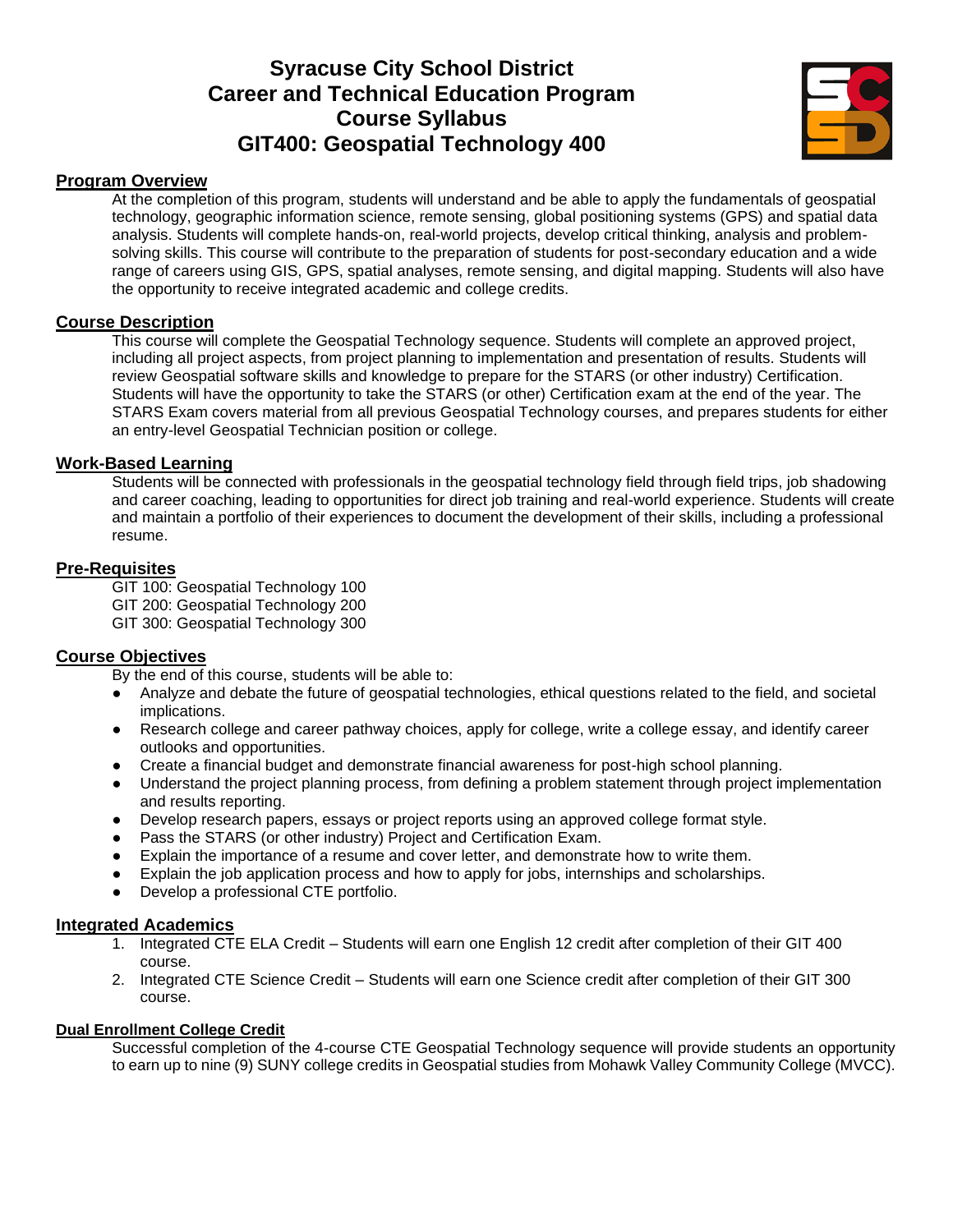#### **Equipment and Supplies**

- **School will provide:** All necessary lab and classroom equipment.
- **Student will provide:** A notebook for taking and saving notes, pen/pencils, USB thumb drive to save/transfer data.

### **Textbook**

N/A

# Grading<sub>20%</sub>

- Class attendance/ Participation
- 10% Oral Presentation
- 30% Assignments
- 20% Mid-Term Exam (Practical)
- 20% Final Exam (Practical)

#### **Additional Course Policies**

- Students are required to follow all classroom professionalism and safety procedures. Please review specific classroom policies.
- All work is due at the time and day specified when the assignment is given. Submission details for work to be graded will be given at the time the work is assigned.

| Quarter      | <b>Units of Study</b>                                                                                                                                                                                                                                                                                                                      |
|--------------|--------------------------------------------------------------------------------------------------------------------------------------------------------------------------------------------------------------------------------------------------------------------------------------------------------------------------------------------|
|              | <b>SMART Goals Review</b><br><b>Geospatial Technology Skills Review</b><br>Planning for the Future, College Preparedness and Application<br><b>Financial Planning</b><br>$\circ$<br><b>College Preparedness and Exploration</b><br>$\circ$<br>College Essay Writing and Review<br>$\circ$<br><b>College Application Process</b><br>$\circ$ |
| $\mathbf{2}$ | <b>Geospatial Certification Review</b><br>$\bullet$<br>Project Management Overview and Planning<br>Project Implementation<br><b>Project Results and Reporting</b>                                                                                                                                                                          |
| 3            | Preparing for Certification Exam:<br>$\bullet$<br>Geospatial Data and ArcGIS Software Review<br>$\circ$<br><b>GIS Tools and Processes Review</b><br>$\circ$<br>Georeferencing, Map Projections and Reprojecting Review<br>$\circ$<br>Symbology and Classification Review<br>$\circ$                                                        |
| 4            | <b>Industry Certification Exam</b><br>$\bullet$<br>CTE Portfolio Development and Wrap-Up<br>Social Media Footprint and Networking                                                                                                                                                                                                          |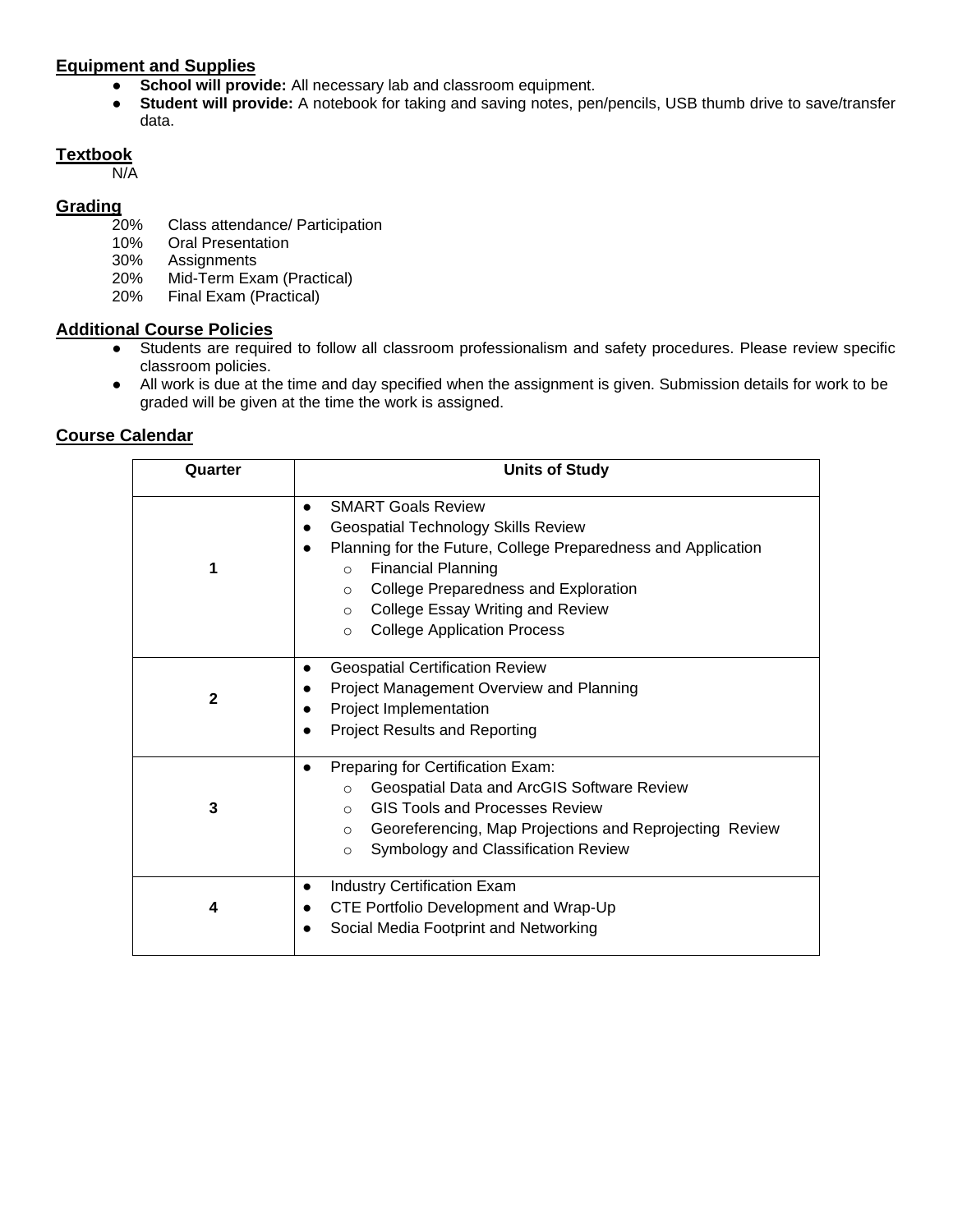#### **Syracuse City School District Career and Technical Education Program Scope and Sequence GIT400: Geospatial Technology 400**



| <b>Time Frame</b><br><b>Unit of Study</b>                                                                                                                                                                                                                                                                                           | <b>Key Questions</b>                                                                                                                                                                                                                                                                                                                                                                                                                             | <b>Key Learning Targets</b><br>(Students will know and be able to)                                                                                                                                                                                                                                                                                                                                                                                                                                                                                                   | <b>Assessment</b><br><b>Evidence of Learning</b>                                                                                                                                                                                                                 | <b>CCTC Standards</b>                                                                                                                                                         | <b>NYS Standards</b>                                                                                                                                                                                             |
|-------------------------------------------------------------------------------------------------------------------------------------------------------------------------------------------------------------------------------------------------------------------------------------------------------------------------------------|--------------------------------------------------------------------------------------------------------------------------------------------------------------------------------------------------------------------------------------------------------------------------------------------------------------------------------------------------------------------------------------------------------------------------------------------------|----------------------------------------------------------------------------------------------------------------------------------------------------------------------------------------------------------------------------------------------------------------------------------------------------------------------------------------------------------------------------------------------------------------------------------------------------------------------------------------------------------------------------------------------------------------------|------------------------------------------------------------------------------------------------------------------------------------------------------------------------------------------------------------------------------------------------------------------|-------------------------------------------------------------------------------------------------------------------------------------------------------------------------------|------------------------------------------------------------------------------------------------------------------------------------------------------------------------------------------------------------------|
| Weeks 1-3<br><b>SMART Goals</b><br><b>Review</b><br>Geospatial<br><b>Technology</b><br><b>Skills Review</b>                                                                                                                                                                                                                         | • SMART Goals - How should<br>they be refined for the senior<br>year?<br>• What are the key vocabulary<br>terms and concepts used in<br>geospatial technology?<br>• What skillsets are used in<br>ArcGIS to perform spatial<br>analysis?<br>• Why is geospatial technology<br>important and how is it used<br>in our everyday lives?<br>• How do we apply geospatial<br>technology to solve problems<br>and inform decision-making<br>processes? | • Understand a variety of disciplines<br>and career pathways that geospatial<br>technology skills can be applied to.<br>• Describe how geospatial technology is<br>used to: analyze data, perform spatial<br>analyses, visualize information, and<br>answer questions.<br>• Define key geospatial terms and<br>concepts, and understand how they<br>are related.<br>• Perform basic and some advanced<br>geospatial analyses using ESRI<br>ArcGIS software.                                                                                                          | • SMART Goals poster and<br>plan<br>• Current events article<br>summary from ArcNews,<br>ArcUser or similar trade<br>journal<br>• Vocabulary exam<br>• Key concept exam<br>• Computer application<br>performance task: quiz for<br>key ArcMap<br>functions/tools | <b>Career Ready Practices</b><br>CRP 1,2,4,7,11<br><b>Cluster Standards</b><br>ST 2,5<br><b>IT 11</b><br><b>Pathway Standards</b><br>ST-SM <sub>3</sub><br>ST-ET <sub>2</sub> | <b>ELA</b><br>11-12R 1,2,4,7,8,9<br>11-12W 2,4,5,6<br>11-12SL 1,2,3,4,5,6<br>11-12L 1,2,3,4,5,6<br>Literacy<br>11-12RST 1,2,4,6,7,8,9<br>11-12WHST 2,4,5,6,7<br>Math<br><b>Science</b><br>NGSSP-4,8<br>HS-ESS3-6 |
| <b>Weeks 4-10</b><br><b>Planning for the</b><br><b>Future, College</b><br><b>Preparedness</b><br>and Application:<br>• Financial<br><b>Planning</b><br>• College<br><b>Preparedness</b><br>and<br><b>Exploration</b><br>• College Essay<br><b>Writing and</b><br><b>Review</b><br>• College<br><b>Application</b><br><b>Process</b> | • How do I build a successful<br>life after high school?<br>• What do I want my future to<br>look like?<br>• What college or career am I<br>interested in?<br>• How do I apply for college?<br>• How do I write a college<br>essay?<br>• What is financial stability and<br>why is it important to have a<br>real-life budget?                                                                                                                   | • Identify research and apply to at least<br>four colleges of choice.<br>• Understand the FAFSA application<br>process.<br>• Demonstrate financial knowledge<br>about after-school budgets, including<br>rent, auto costs, food, etc.<br>• Write a college essay for submission.<br>• Request letters of recommendation.<br>• Understand the job application<br>process.<br>• Find job boards and postings related<br>to their area of interest.<br>• Create a realistic budget that can be<br>used post-high school.<br>• Use NYS and IRS tax table<br>information. | • College essay submittal<br>• College research<br>assignment<br>• Job posting assignment<br>• Real-world budget in MS<br>Excel that includes post-<br>high school estimates<br>• Virtual job shadow<br>assignments<br>• Post high school plan                   | <b>Career Ready Practices</b><br>CRP 1,2,3,4,5,7,8,10<br><b>Cluster Standards</b><br>ST 1,2,3,6<br><b>Pathway Standards</b><br>ST-SM 1,2,4<br>ST-ET 1,2,3,5,6                 | <b>ELA</b><br>11-12R 1,2,4,7,8,9<br>11-12W 2,4,5,6<br>11-12SL 1,2,3,4,5,6<br>11-12L 1,2,3,4,5,6<br>Literacy<br>11-12RST 1,2,4,6,7,8,9<br>11-12WHST 2,4,5,6,7<br><b>Math</b><br><b>Science</b>                    |
| Week 11<br>Geospatial<br><b>Certification</b><br><b>Review</b>                                                                                                                                                                                                                                                                      | • What is the Geospatial<br>Certification Program and<br>why is it beneficial?<br>• What is the Geospatial<br>Project Management Model?<br>• What is the process for<br>becoming certified?<br>• What is URISA and the code<br>of ethics for GIS<br>professionals?                                                                                                                                                                               | • Understand the certification process.<br>Explain the prerequisites.<br>• Discuss the benefits of STARS<br>certification.<br>• Understand the assessment and<br>points system for evaluation.<br>• Identify and describe the files and<br>reports required for submission.<br>• Understand the procedure and<br>schedule for filing an application.                                                                                                                                                                                                                 | • Signature of acceptance<br>to acknowledge<br>certification requirements<br>• Quiz on certification<br>procedures                                                                                                                                               | <b>Career Ready Practices</b><br>CRP 2,10,11<br><b>Cluster Standards</b><br>ST <sub>4</sub><br><b>Pathway Standards</b><br>ST-SM <sub>3</sub>                                 | <b>ELA</b><br>11-12R 1,2,4,7,8,9<br>11-12W 2,4,5,6<br>11-12SL 1,2,3,4,5,6<br>11-12L 1,2,3,4,5,6<br>Literacy<br>11-12RST 1,2,4,6,7,8,9<br>11-12WHST 2,4,5,6,7<br>Math<br><b>Science</b>                           |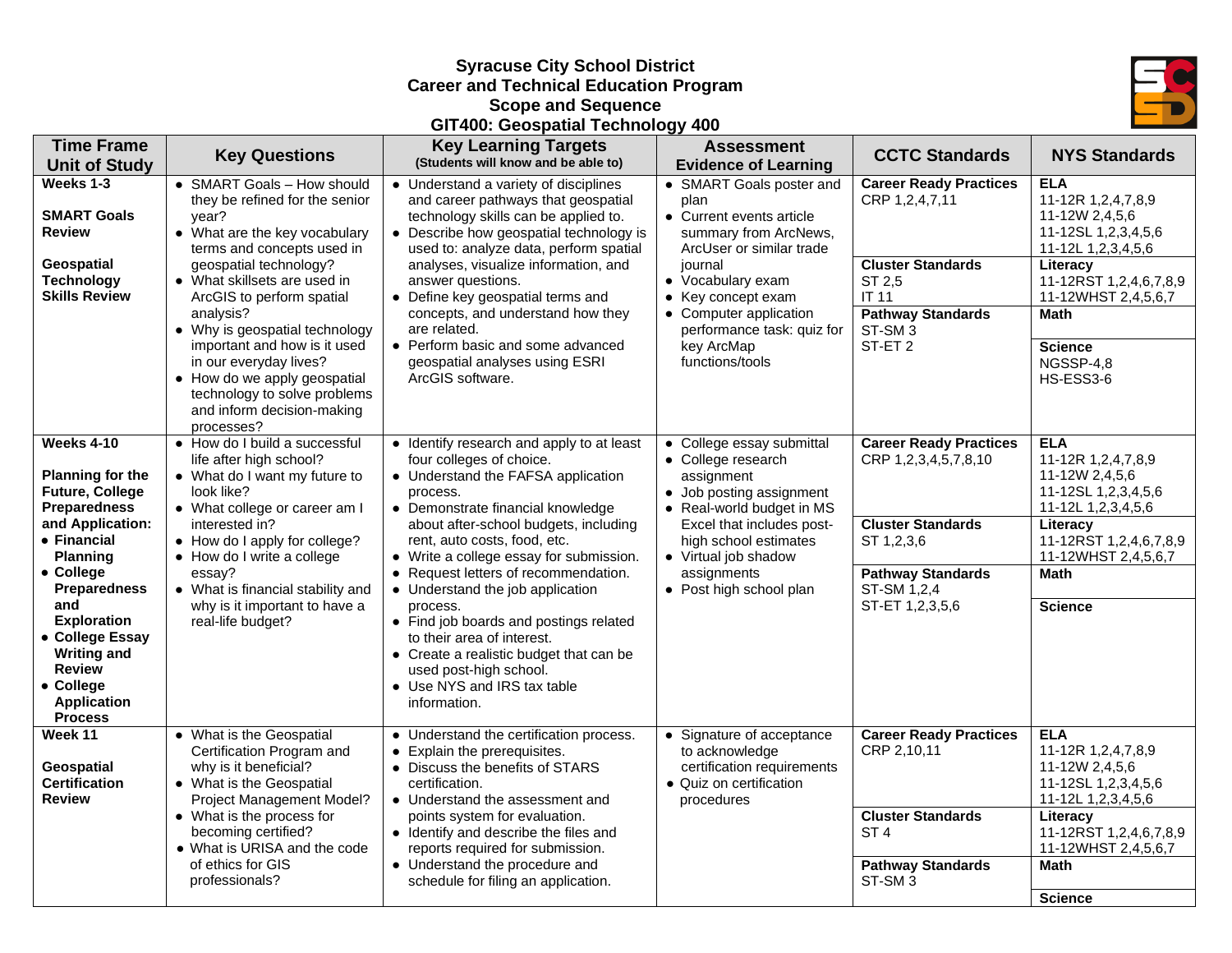| <b>Time Frame</b><br><b>Unit of Study</b>                          | <b>Key Questions</b>                                                                                                                                                                                                                                                                 | <b>Key Learning Targets</b><br>(Students will know and be able to)                                                                                                                                                          | <b>Assessment</b><br><b>Evidence of Learning</b>                                                                                                                                                                                                | <b>CCTC Standards</b>                                            | <b>NYS Standards</b>                                                                            |
|--------------------------------------------------------------------|--------------------------------------------------------------------------------------------------------------------------------------------------------------------------------------------------------------------------------------------------------------------------------------|-----------------------------------------------------------------------------------------------------------------------------------------------------------------------------------------------------------------------------|-------------------------------------------------------------------------------------------------------------------------------------------------------------------------------------------------------------------------------------------------|------------------------------------------------------------------|-------------------------------------------------------------------------------------------------|
|                                                                    |                                                                                                                                                                                                                                                                                      | • Examine the GIS professional code of<br>ethics.                                                                                                                                                                           |                                                                                                                                                                                                                                                 |                                                                  |                                                                                                 |
| <b>Weeks 12-15</b><br>Project<br>Management<br><b>Overview and</b> | • What are the different<br>components of a complete<br>project plan<br>• How do the project plan<br>components relate to each                                                                                                                                                       | • Understand what a good project plan<br>looks like (objective, problem<br>statement.<br>• Apply common project management<br>terminology.                                                                                  | • Project planning<br>vocabulary quiz<br>• Project planning<br>worksheets: pre-problem<br>brainstorming, problem                                                                                                                                | <b>Career Ready Practices</b><br>CRP 1,2,4,7,9                   | <b>ELA</b><br>11-12R 1,2,4,7,8,9<br>11-12W 2,4,5,6<br>11-12SL 1,2,3,4,5,6<br>11-12L 1,2,3,4,5,6 |
| <b>Planning</b>                                                    | other?<br>• Why is each one critical to<br>the overall project?                                                                                                                                                                                                                      | • Identify a problem and explain the<br>process to answer or address it.<br>• Outline the functional requirements of                                                                                                        | identification, stakeholder,<br>project objective, project<br>title, project feasibility,                                                                                                                                                       | <b>Cluster Standards</b><br>ST 1,6                               | Literacy<br>11-12RST 1,2,4,6,7,8,9<br>11-12WHST 2,4,5,6,7                                       |
|                                                                    |                                                                                                                                                                                                                                                                                      | a project plan.<br>• Examine the importance of project                                                                                                                                                                      | functional requirements<br>• Completed project plan                                                                                                                                                                                             | <b>Pathway Standards</b><br>ST-SM <sub>2</sub>                   | <b>Math</b>                                                                                     |
|                                                                    |                                                                                                                                                                                                                                                                                      | planning.<br>• Define the objective.<br>• Define the problem statement.<br>• Design a feasible study project.<br>• Identify stakeholders and their<br>function.                                                             | including: title; problem<br>statement; project<br>objective; stakeholder<br>review; area of interest;<br>projected feasibility;<br>functional requirements;<br>summary and schedule                                                            | <b>ST-ET 1,2</b>                                                 | <b>Science</b><br>NGSSP-1                                                                       |
| <b>Weeks 16-17</b><br>Project<br>Implementation                    | • How is a project started?<br>• What are the steps in<br>implementing a successful<br>project?<br>• How do we acquire data and<br>resources for a project?<br>• What is metadata and how<br>do we document it?<br>datasets.                                                         | • Describe steps for successful project<br>completion.<br>• Acquire and coordinate project<br>resources.<br>• Identify, research, find and acquire<br>data and shapefile.<br>• Format, manipulate, and/or reproject         | $\bullet$ Project implementation $-$<br>metadata exercise<br>• Layout assessment<br>worksheet<br>• Metadata catalog<br>• Map layouts<br>• Project deliverables<br>and/or visualizations<br>• Self-assessment checklist<br>• Schedule assessment | <b>Career Ready Practices</b><br>CRP 1,5,6,7,8,11                | <b>ELA</b><br>11-12R 1,2,4,7,8,9<br>11-12W 2,4,5,6<br>11-12SL 1,2,3,4,5,6<br>11-12L 1,2,3,4,5,6 |
|                                                                    |                                                                                                                                                                                                                                                                                      |                                                                                                                                                                                                                             |                                                                                                                                                                                                                                                 | <b>Cluster Standards</b><br>ST 2,6                               | Literacy<br>11-12RST 1,2,4,6,7,8,9<br>11-12WHST 2,4,5,6,7                                       |
|                                                                    | • Which data processing and<br>spatial analyses tools will be<br>used for the project?<br>• How should the data be<br>presented in a layout?<br>• How can symbology be<br>utilized to represent data<br>results?<br>• What deliverables are<br>necessary to complete the<br>project? | • Validate and catalog metadata.<br>• Collect data manually, as necessary.<br>• Process and analyze data.<br>• Create map layouts, visualizations and<br>other deliverables that inform the<br>project purpose and results. |                                                                                                                                                                                                                                                 | <b>Pathway Standards</b><br><b>ST-SM 1,2</b><br>ST-ET 2,4,5      | <b>Math</b><br><b>Science</b><br>NGSSP-2,3,4,5<br>HS-ESS2-2<br>HS-ESS3-3                        |
| <b>Weeks 18-20</b>                                                 | • How do we document spatial<br>analysis steps, results and                                                                                                                                                                                                                          | • Develop a written report that covers<br>the entire project management                                                                                                                                                     | • Completed project written<br>report including all                                                                                                                                                                                             | <b>Career Ready Practices</b><br>CRP 2,4,5,6,9,11                | <b>ELA</b><br>11-12R 1,2,4,7,8,9                                                                |
| <b>Project Results</b><br>and Reporting                            | conclusions?<br>process, including map layouts,<br>figures and conclusions.<br>• Develop an oral presentation                                                                                                                                                                        | elements<br>• Completed oral<br>presentation including all                                                                                                                                                                  |                                                                                                                                                                                                                                                 | 11-12W 2,4,5,6<br>11-12SL 1,2,3,4,5,6<br>11-12L 1,2,3,4,5,6      |                                                                                                 |
|                                                                    |                                                                                                                                                                                                                                                                                      | explaining results and map layouts.<br>• Format a proper presentation with all<br>components, including title page, table<br>of contents, planning process steps,<br>implementation process, results and<br>appendices.     | elements<br>• Submission and grading<br>conducted by nationally-<br>recognized STARS<br>certification team                                                                                                                                      | <b>Cluster Standards</b><br>ST 2,4,6                             | Literacy<br>11-12RST 1,2,4,6,7,8,9<br>11-12WHST 2,4,5,6,7                                       |
|                                                                    |                                                                                                                                                                                                                                                                                      |                                                                                                                                                                                                                             |                                                                                                                                                                                                                                                 | <b>Pathway Standards</b><br><b>ST-SM 1,4</b><br><b>ST-ET 5,6</b> | <b>Math</b>                                                                                     |
|                                                                    |                                                                                                                                                                                                                                                                                      |                                                                                                                                                                                                                             |                                                                                                                                                                                                                                                 |                                                                  | <b>Science</b><br>NGSSP-6,7,8                                                                   |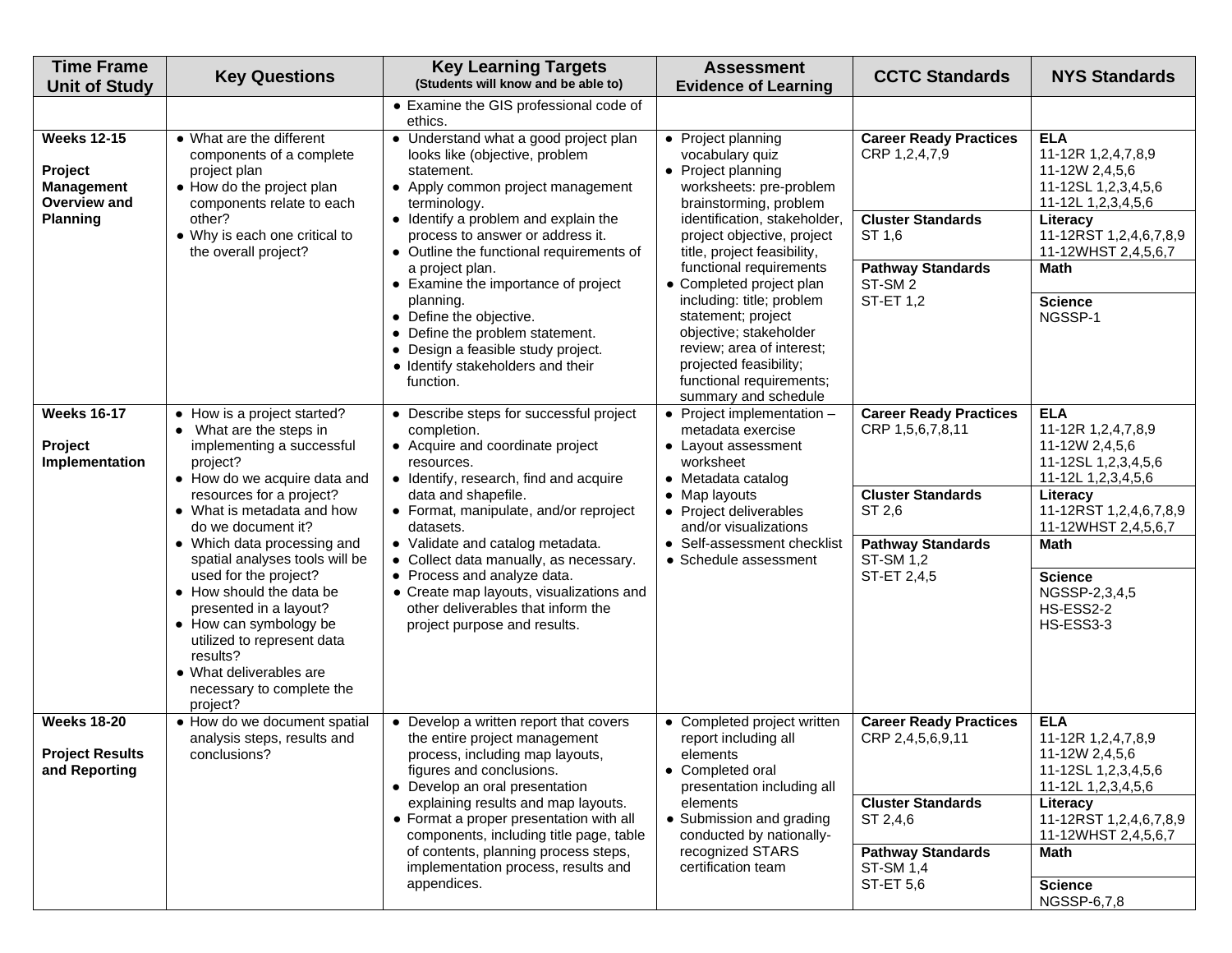| <b>Time Frame</b><br><b>Unit of Study</b>                                                                                              | <b>Key Questions</b>                                                                                                                                                                                                                       | <b>Key Learning Targets</b><br>(Students will know and be able to)                                                                                                                                                                                                                 | <b>Assessment</b><br><b>Evidence of Learning</b>                                                                                                                                                                              | <b>CCTC Standards</b>                                                | <b>NYS Standards</b>                                                                            |
|----------------------------------------------------------------------------------------------------------------------------------------|--------------------------------------------------------------------------------------------------------------------------------------------------------------------------------------------------------------------------------------------|------------------------------------------------------------------------------------------------------------------------------------------------------------------------------------------------------------------------------------------------------------------------------------|-------------------------------------------------------------------------------------------------------------------------------------------------------------------------------------------------------------------------------|----------------------------------------------------------------------|-------------------------------------------------------------------------------------------------|
|                                                                                                                                        |                                                                                                                                                                                                                                            |                                                                                                                                                                                                                                                                                    |                                                                                                                                                                                                                               |                                                                      | HS-ESS3-4<br>HS-ESS3-6                                                                          |
| <b>Weeks 21-23</b><br><b>Preparing for</b><br><b>Certification</b><br>Exam:                                                            | • What are the basic data<br>formats in geospatial<br>technology and what do they<br>represent?<br>• What are the primary<br>geospatial software<br>techniques and how are they<br>applied?                                                | • Distinguish the differences between<br>raster and vector data.<br>• Demonstrate use of ArcCatalog<br>software.<br>• Demonstrate management of<br>geospatial data.<br>• Explain metadata structures and<br>formats.                                                               | • ArcMap software student<br>exercise<br>• ArcCatalog student<br>exercise<br>· Quiz: spatial data<br>vocabulary; software tools<br>functions; metadata<br>• Performance task:<br>navigating ArcMap and<br>ArcCatalog software | <b>Career Ready Practices</b><br>CRP 2,4,8,11                        | <b>ELA</b><br>11-12R 1,2,4,7,8,9<br>11-12W 2,4,5,6<br>11-12SL 1,2,3,4,5,6<br>11-12L 1,2,3,4,5,6 |
| <b>Geospatial Data</b><br>and ArcGIS<br><b>Software Review</b>                                                                         |                                                                                                                                                                                                                                            |                                                                                                                                                                                                                                                                                    |                                                                                                                                                                                                                               | <b>Cluster Standards</b><br>ST 2,4                                   | Literacy<br>11-12RST 1,2,4,6,7,8,9<br>11-12WHST 2,4,5,6,7                                       |
|                                                                                                                                        | • How do we use metadata<br>and why is it important?                                                                                                                                                                                       | • Manage a data inventory.                                                                                                                                                                                                                                                         |                                                                                                                                                                                                                               | <b>Pathway Standards</b><br>ST-SM <sub>2</sub>                       | <b>Math</b>                                                                                     |
|                                                                                                                                        |                                                                                                                                                                                                                                            |                                                                                                                                                                                                                                                                                    |                                                                                                                                                                                                                               | ST-ET <sub>5</sub>                                                   | <b>Science</b><br>NGSSP-7,8                                                                     |
| <b>Weeks 24-25</b><br><b>Preparing for</b><br><b>Certification</b><br>Exam:                                                            | • When should we process<br>and/or manipulate geospatial<br>data and how do we do it?<br>• How is geocoding important<br>to spatial data analysis?                                                                                         | • Use the processing tools<br>Joins/Relates, Buffer, Clip, Dissolve<br>and Intersect in ArcMap software to<br>edit/create new datasets.<br>• Geocode to address information and<br>edit/create geospatial data layers.                                                             | • Geocoding performance<br>task exercise<br>• Heads-up digitizing<br>exercise<br>• Performance task quiz:<br>geoprocessing tools                                                                                              | <b>Career Ready Practices</b><br>CRP 2,4,8,11                        | <b>ELA</b><br>11-12R 1,2,4,7,8,9<br>11-12W 2,4,5,6<br>11-12SL 1,2,3,4,5,6<br>11-12L 1,2,3,4,5,6 |
| <b>GIS Tools and</b><br><b>Processes</b><br><b>Review</b>                                                                              |                                                                                                                                                                                                                                            |                                                                                                                                                                                                                                                                                    |                                                                                                                                                                                                                               | <b>Cluster Standards</b><br>ST 2,4                                   | Literacy<br>11-12RST 1,2,4,6,7,8,9<br>11-12WHST 2,4,5,6,7                                       |
|                                                                                                                                        |                                                                                                                                                                                                                                            |                                                                                                                                                                                                                                                                                    |                                                                                                                                                                                                                               | <b>Pathway Standards</b><br>ST-SM <sub>2</sub><br>ST-ET <sub>5</sub> | <b>Math</b>                                                                                     |
|                                                                                                                                        |                                                                                                                                                                                                                                            |                                                                                                                                                                                                                                                                                    |                                                                                                                                                                                                                               |                                                                      | <b>Science</b><br>NGSSP-7,8                                                                     |
| <b>Weeks 26-27</b><br><b>Preparing for</b><br><b>Certification</b><br>Exam:                                                            | • What is the importance of<br>having a spatial reference for<br>data layers, and how do we<br>create a reference for layers<br>without an existing one?<br>• Why is a correct map<br>projection important?                                | • Create a spatial reference for an<br>image file in ArcMap software using<br>control points.<br>• Understand the residual error and total<br>error by using the root mean square<br>method.<br>• Discuss the most commonly used map<br>projections and the needs they<br>address. | • Performance task quiz:<br>georeference an aerial<br>photograph in ArcMap<br>• Quiz: map projections and<br>their uses                                                                                                       | <b>Career Ready Practices</b><br>CRP 2,4,8,11                        | <b>ELA</b><br>11-12R 1,2,4,7,8,9<br>11-12W 2,4,5,6<br>11-12SL 1,2,3,4,5,6<br>11-12L 1,2,3,4,5,6 |
| Georeferencing,<br><b>Map Projections</b><br>and Reprojecting                                                                          |                                                                                                                                                                                                                                            |                                                                                                                                                                                                                                                                                    |                                                                                                                                                                                                                               | <b>Cluster Standards</b><br>ST 2,4                                   | Literacy<br>11-12RST 1,2,4,6,7,8,9<br>11-12WHST 2,4,5,6,7                                       |
|                                                                                                                                        |                                                                                                                                                                                                                                            |                                                                                                                                                                                                                                                                                    |                                                                                                                                                                                                                               | <b>Pathway Standards</b><br>ST-SM <sub>2</sub>                       | <b>Math</b>                                                                                     |
|                                                                                                                                        |                                                                                                                                                                                                                                            |                                                                                                                                                                                                                                                                                    |                                                                                                                                                                                                                               | ST-ET <sub>5</sub>                                                   | <b>Science</b><br>NGSSP-7,8                                                                     |
| <b>Weeks 28-30</b><br><b>Preparing for</b><br><b>Certification</b><br>Exam:<br>Symbology and<br><b>Classification</b><br><b>Review</b> | • How can changing<br>symbology emphasize<br>different results of an<br>analysis?<br>• How can different symbology<br>influence an audience's<br>interpretation of the data?<br>• What are the responsibilities<br>of a good cartographer? | • Summarize professional article<br>• Recognize how the use of symbology<br>influences interpretation.<br>• Articulate which symbology methods<br>to apply.<br>• Understand ethical mapping.                                                                                       | • Summary of how<br>presentation influences<br>interpretation<br>· Quiz: symbology map<br>types and uses                                                                                                                      | <b>Career Ready Practices</b><br>CRP 2,4,8,11                        | <b>ELA</b><br>11-12R 1,2,4,7,8,9<br>11-12W 2,4,5,6<br>11-12SL 1,2,3,4,5,6<br>11-12L 1,2,3,4,5,6 |
|                                                                                                                                        |                                                                                                                                                                                                                                            |                                                                                                                                                                                                                                                                                    |                                                                                                                                                                                                                               | <b>Cluster Standards</b><br>ST 2,4                                   | Literacy<br>11-12RST 1,2,4,6,7,8,9<br>11-12WHST 2,4,5,6,7                                       |
|                                                                                                                                        |                                                                                                                                                                                                                                            |                                                                                                                                                                                                                                                                                    |                                                                                                                                                                                                                               | <b>Pathway Standards</b><br>ST-SM <sub>2</sub>                       | Math                                                                                            |
|                                                                                                                                        |                                                                                                                                                                                                                                            |                                                                                                                                                                                                                                                                                    |                                                                                                                                                                                                                               | ST-ET <sub>5</sub>                                                   | <b>Science</b><br>NGSSP-7,8                                                                     |